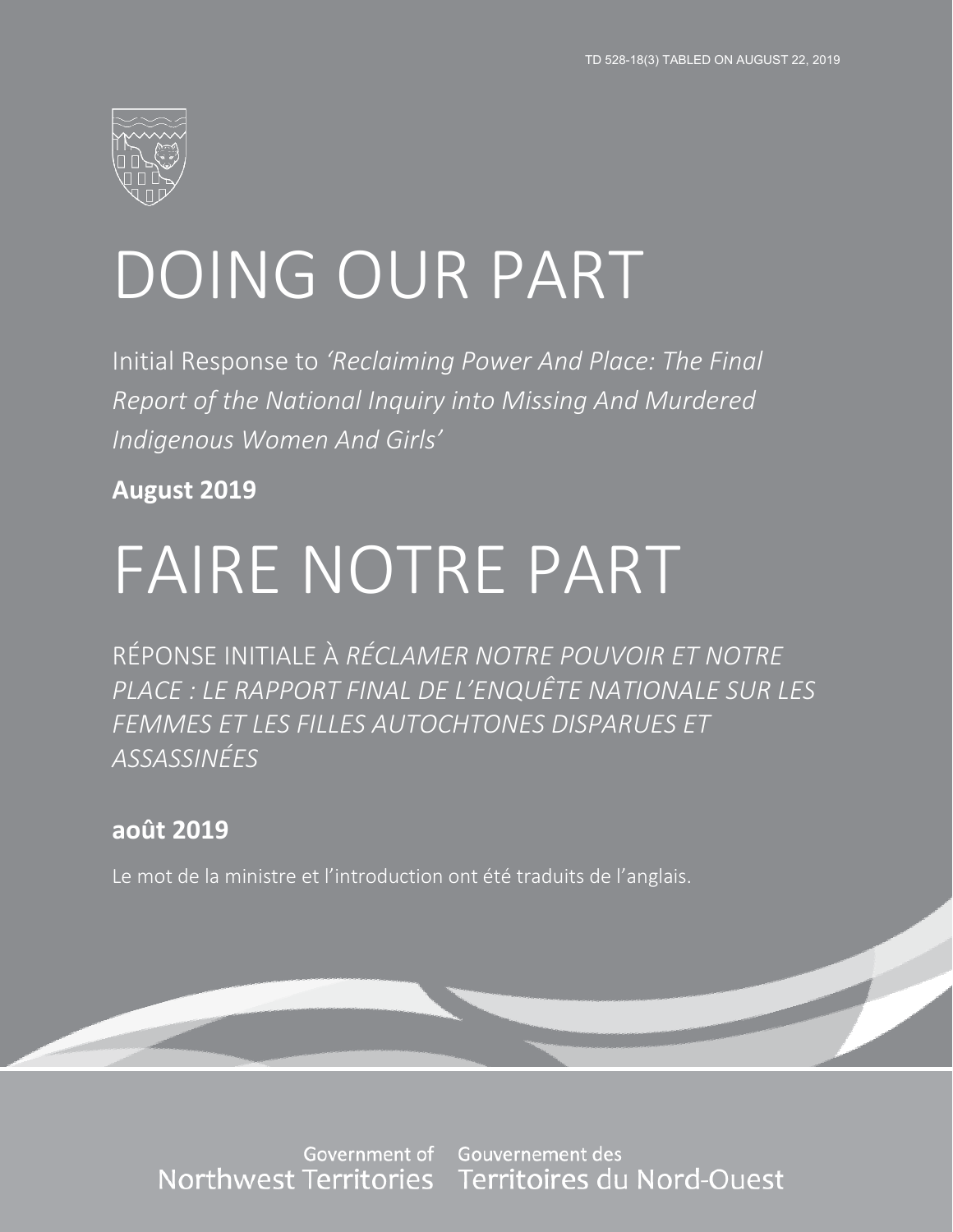If you would like this information in another official language, call us. **English**

Si vous voulez ces informations en français, contactez-nous. **French**

Kīspin ki nitawihtīn ē nīhīyawihk ōma ācimōwin, tipwāsinān. **Cree**

Tłicho yati k'èè. Di wegodi newo dè, gots'o gonede. **Tłı̨chǫ**

Perihtł'is Dëne Syłiné yati t'a huts'elkër xa beyáyati the?ą ?at'e, nuwe ts'ën yółti. **Chipewyan**

Edi gondi dehgáh got'įe zhatié k'ę́ę edatł'éh enahddhę nide naxets'ę edahłí. **South Slavey**

K'áhshó got'ıne xədə k'é hederi pedihtl'é yeriniwe nídé dúle. **North Slavey**

Jii gwandak izhii ginjìk vat'atr'ijahch'uu zhit yinohthan jì', diits'àt ginohkhìi. **Gwich'in**

> Uvanittuaq ilitchurisukupku Inuvialuktun, ququaqluta. **Inuvialuktun**

ᑖᒃᑯᐊ ᑎᑎᕐᒃᑲᐃᑦ ᐱᔪᒪᒍᕕᒋᑦ ᐃᓄᒃᑎᑐᓕᕐᒃᓯᒪᓗᑎᒃ, ᐅᕙᑦᑎᓐᓄᑦ ᐅᖄᓚᔪᓐᓇᖅᑐᑎᑦ. **Inuktitut**

Hapkua titiqqat pijumagupkit Inuinnaqtun, uvaptinnut hivajarlutit. **Inuinnaqtun**

**Services TNO:** 1-866-561-1664 or 1-867-920-6153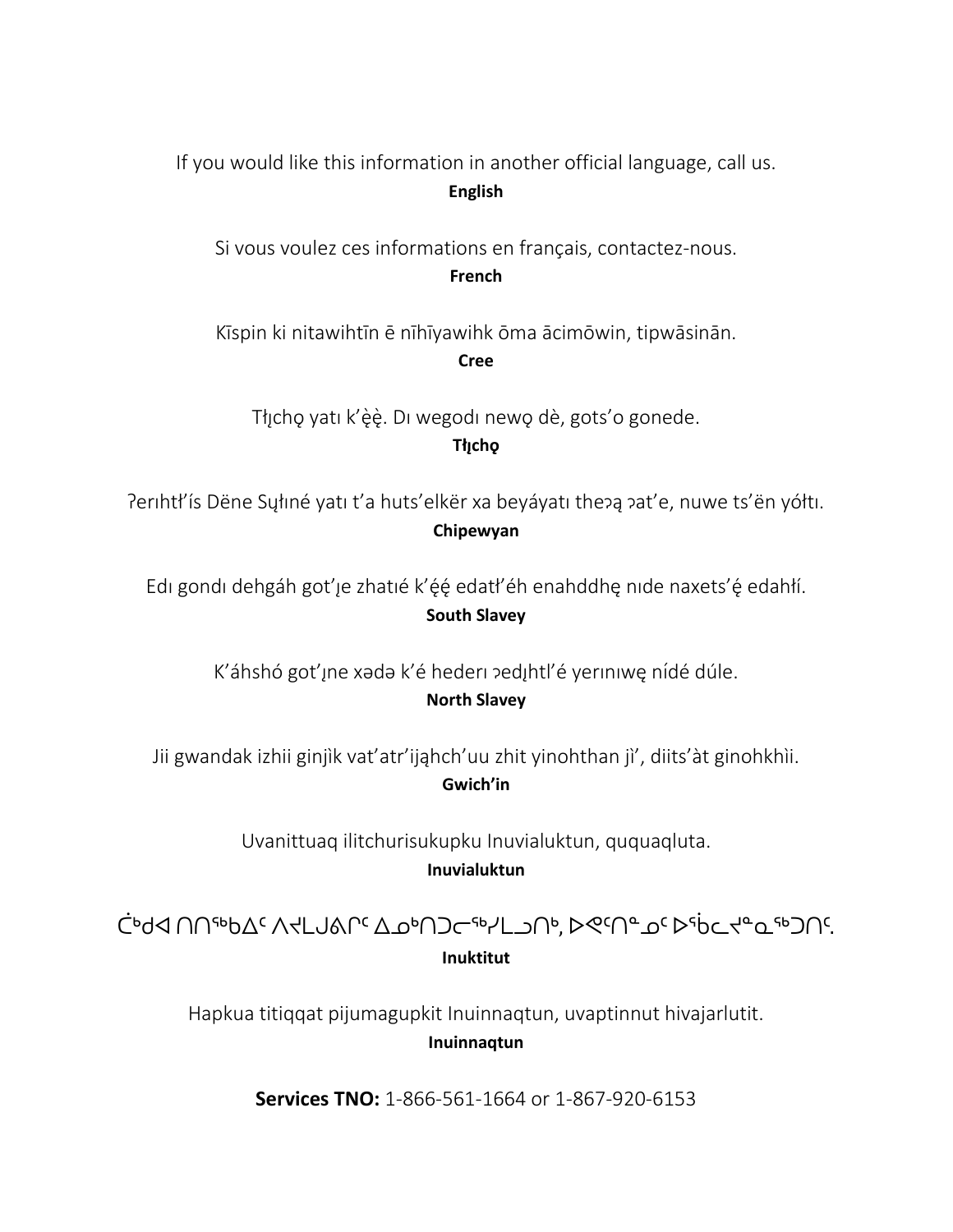# **CONTENTS**

| 1.  |                                                                               |  |
|-----|-------------------------------------------------------------------------------|--|
| 2.  |                                                                               |  |
| 3.  |                                                                               |  |
| 4.  |                                                                               |  |
| 5.  |                                                                               |  |
| 6.  |                                                                               |  |
| 7.  |                                                                               |  |
| 8.  |                                                                               |  |
| 9.  |                                                                               |  |
| 10. |                                                                               |  |
| 11. |                                                                               |  |
| 12. |                                                                               |  |
| 13. |                                                                               |  |
| 14. |                                                                               |  |
| 15. |                                                                               |  |
| 16. |                                                                               |  |
| 17. |                                                                               |  |
| 18. |                                                                               |  |
|     |                                                                               |  |
| 1.  | Accepting and Acting on Human Rights Instruments and Recommendations20        |  |
| 2.  | Engaging Indigenous governments and people, and considering distinction-based |  |
|     |                                                                               |  |
| 3.  |                                                                               |  |
| 4.  | Resources and Challenges to Governing Small and Remote Populations 21         |  |
|     |                                                                               |  |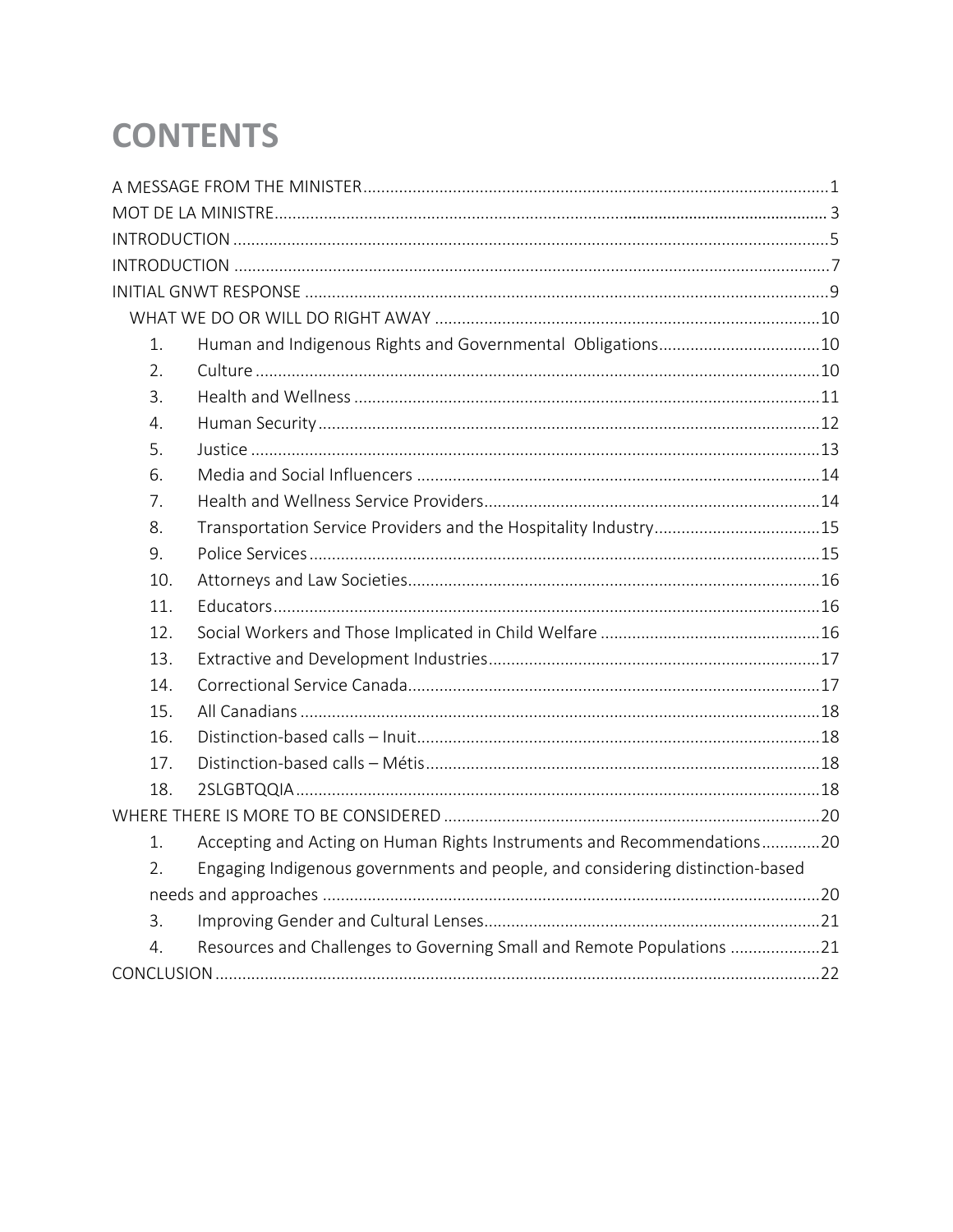

# **A MESSAGE FROM THE MINISTER**

*The Honourable Caroline Cochrane, Minister Responsible for the Status of Women*

The Government of the Northwest Territories acknowledges and appreciates the enormous amount of time and effort put into the National Inquiry into Missing and Murdered Indigenous Women and Girls. The subject matter itself created challenges that went far beyond simply collecting stories and evidence. The heartbreaking stories courageously shared by survivors and family members of missing and murdered Indigenous women and girls surely tested the well-being of the Commission and those tasked with supporting them in their role. The volume of the final report may seem daunting to review in its entirety but the amount of work required to address this very sad and painful part of our society somehow diminishes that significantly.

The GNWT is committed to working with all Northerners and with partners across Canada to begin to address systemic causes of violence, inequality and racism so that Indigenous women, girls and 2SLGBTQQIA people can feel safe and empowered in our country and in our territory. Many of the Calls for Justice are directed at all governments but in some cases it also includes organizations. The Commission clearly saw a need to not only work together but also saw the importance and value of bringing together many perspectives. We know that one approach will not work for everyone and that each of the Calls for Justice does not apply equally to everyone. In our initial response to the Calls for Justice, we have chosen to highlight what we are doing and indicating areas that we will need to explore further. We were also mindful of the fact that a new government is going to be in place after the upcoming territorial elections.

We also want to recognize the Native Women's Association of the NWT who worked tirelessly with the inquiry and the GNWT through the inquiry process. Their support was invaluable to the process and to the families involved. We publicly committed to supporting their recommendations for the NWT and are looking forward to working in partnership with them to address the issue of violence against Indigenous women, girls and 2SLGBTQQIA people.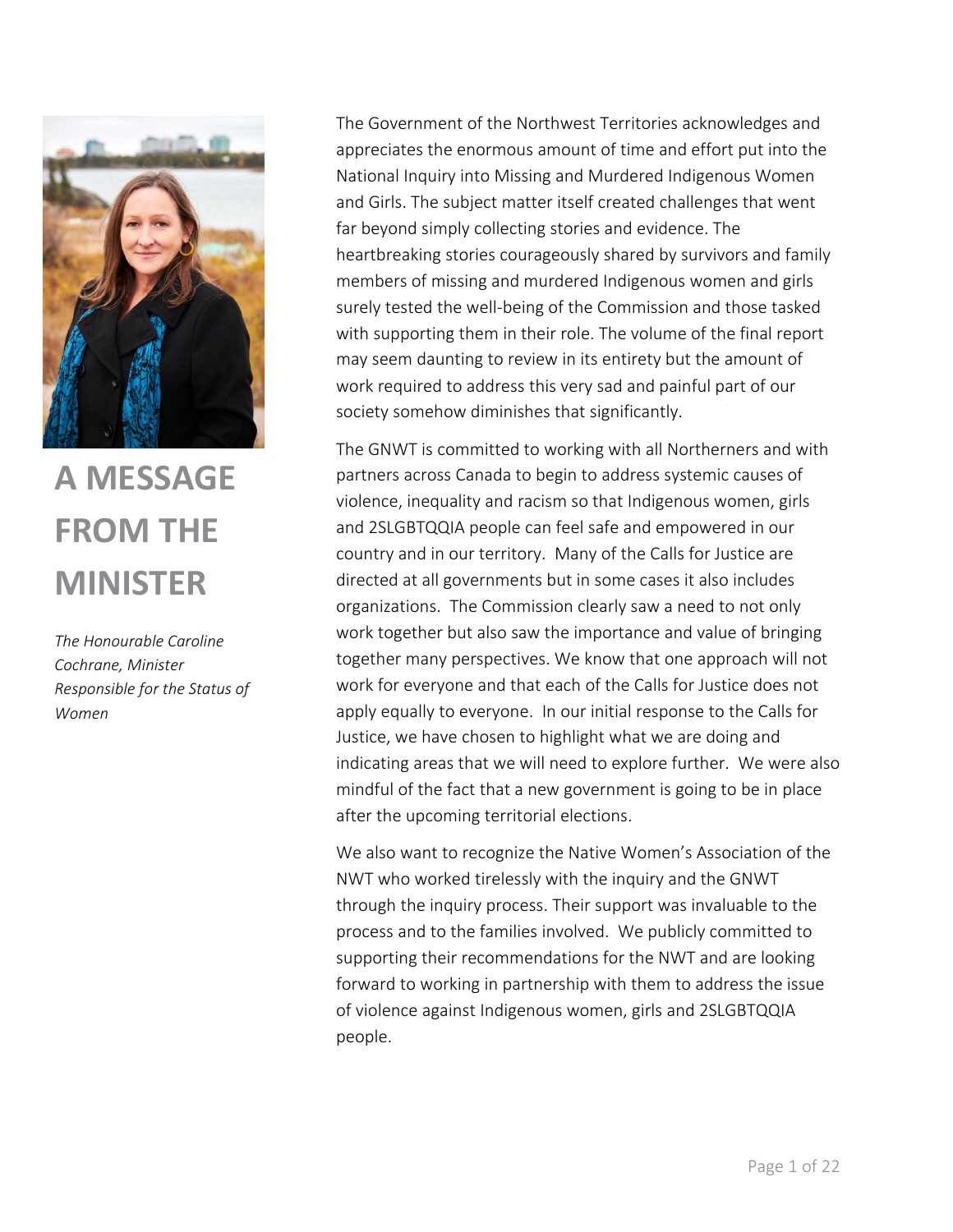The GNWT applauds the public commitment of Canada to develop the National Action Plan called for in the final report and looks forward to participating in those discussions and being part of an important national conversation that the Inquiry has begun.

Regardless of what you call it, violence against Indigenous women, girls and 2SLGBTQQIA people is not an individual problem or an issue only for certain communities. Many factors contribute to this violence including economic, social and political marginalization, as well as racism, discrimination and misogyny. According to the final report of the National Inquiry into Missing and Murdered Indigenous Women and Girls, colonialism played a key role in creating a societal structure that continues to perpetuate this type of behavior. In order to reverse this trend, we must as a whole, say that this is not acceptable and take steps to hold each other accountable. As a first step, I invite all residents in the NWT to review the Calls for Justice for All Canadians.

On a final note, I would like to thank and acknowledge those who offered their support and counseling to everyone involved in this Inquiry in one way or another. Having someone there to comfort and offer understanding makes a big difference to someone's healing journey. The care and kindness you showed is immeasurable.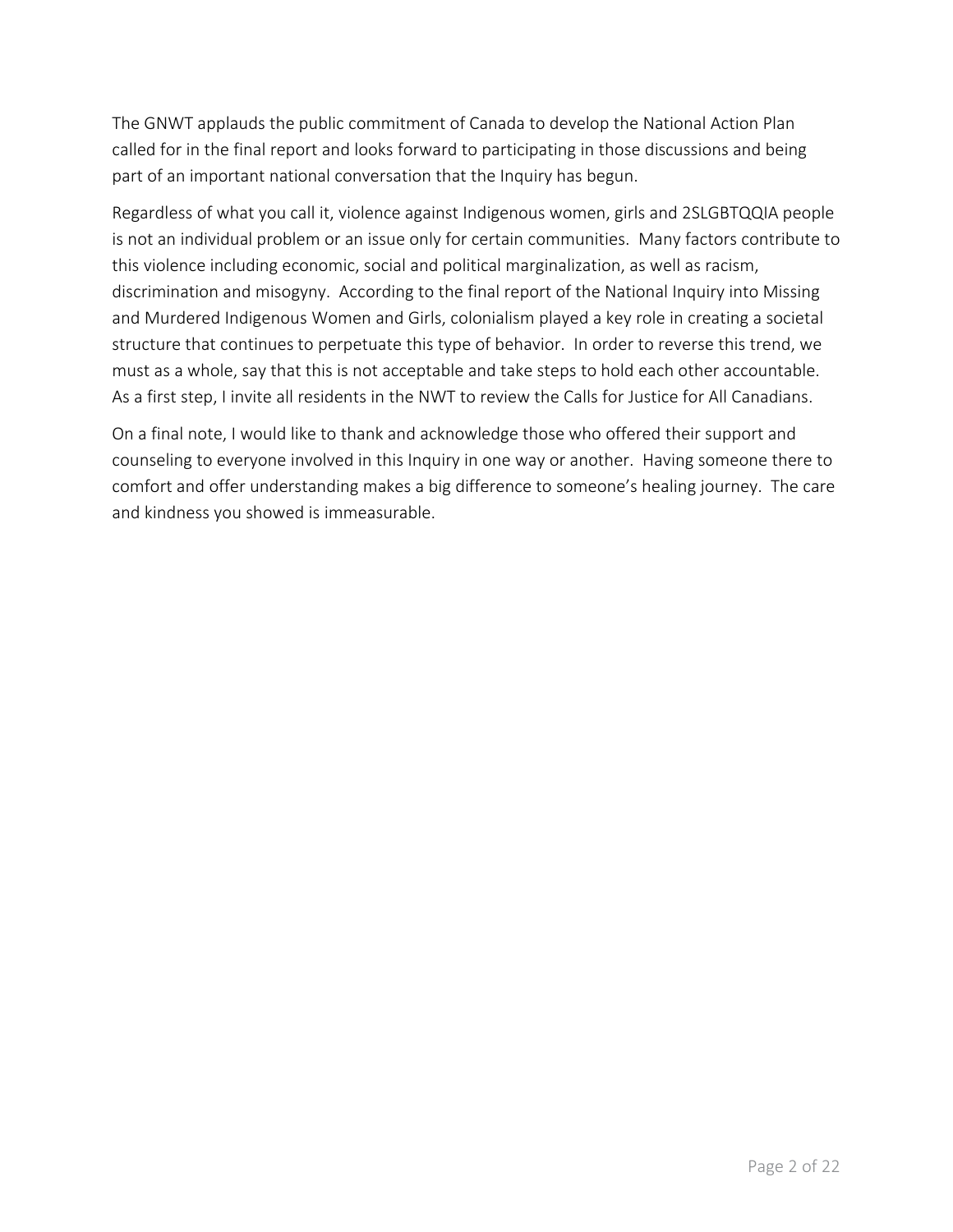

# **MOT DE LA MINISTRE**

*L'honorable Caroline Cochrane, ministre responsable de la condition de la femme*

Le gouvernement des Territoires du Nord-Ouest (GTNO) a conscience et est reconnaissant des nombreuses heures de travail consacrées à l'Enquête nationale sur les femmes et les filles autochtones disparues et assassinées. Vu le sujet, il a fallu faire bien plus qu'écouter des témoignages et recueillir des preuves. Les histoires déchirantes qu'ont courageusement racontées les survivantes et les proches des femmes et des filles autochtones disparues ou assassinées ont certainement mis à l'épreuve le bienêtre des commissaires et des personnes chargées de les épauler. Si, de prime abord, on pourrait être découragé de lire entièrement un rapport aussi colossal, l'ampleur du travail nécessaire pour panser ce chapitre triste et douloureux de notre histoire nous donne l'élan qu'il faut.

Le GTNO est résolu à travailler avec les Ténoises et Ténois et avec des partenaires de l'ensemble du Canada pour s'attaquer aux causes systémiques de la violence, de l'inégalité et du racisme, de sorte que les femmes, les filles et les personnes BLGBTQQIA autochtones se sentent en sécurité et en confiance dans notre pays et dans notre territoire. Bon nombre des appels à la justice s'adressent à l'ensemble des gouvernements, mais dans certains cas, ils concernent aussi des organismes. La Commission a clairement discerné un besoin de collaboration, mais a aussi constaté l'importance et la pertinence de rassembler plusieurs points de vue. Nous savons qu'il n'y a pas de stratégie universelle et que chaque appel à la justice ne s'applique pas à tous de la même manière. Dans notre réponse initiale à ces appels, nous avons choisi de rendre compte de ce que nous faisons et de faire ressortir les secteurs à explorer plus en profondeur. Nous avons aussi gardé en tête qu'un nouveau gouvernement sera au pouvoir après l'élection territoriale.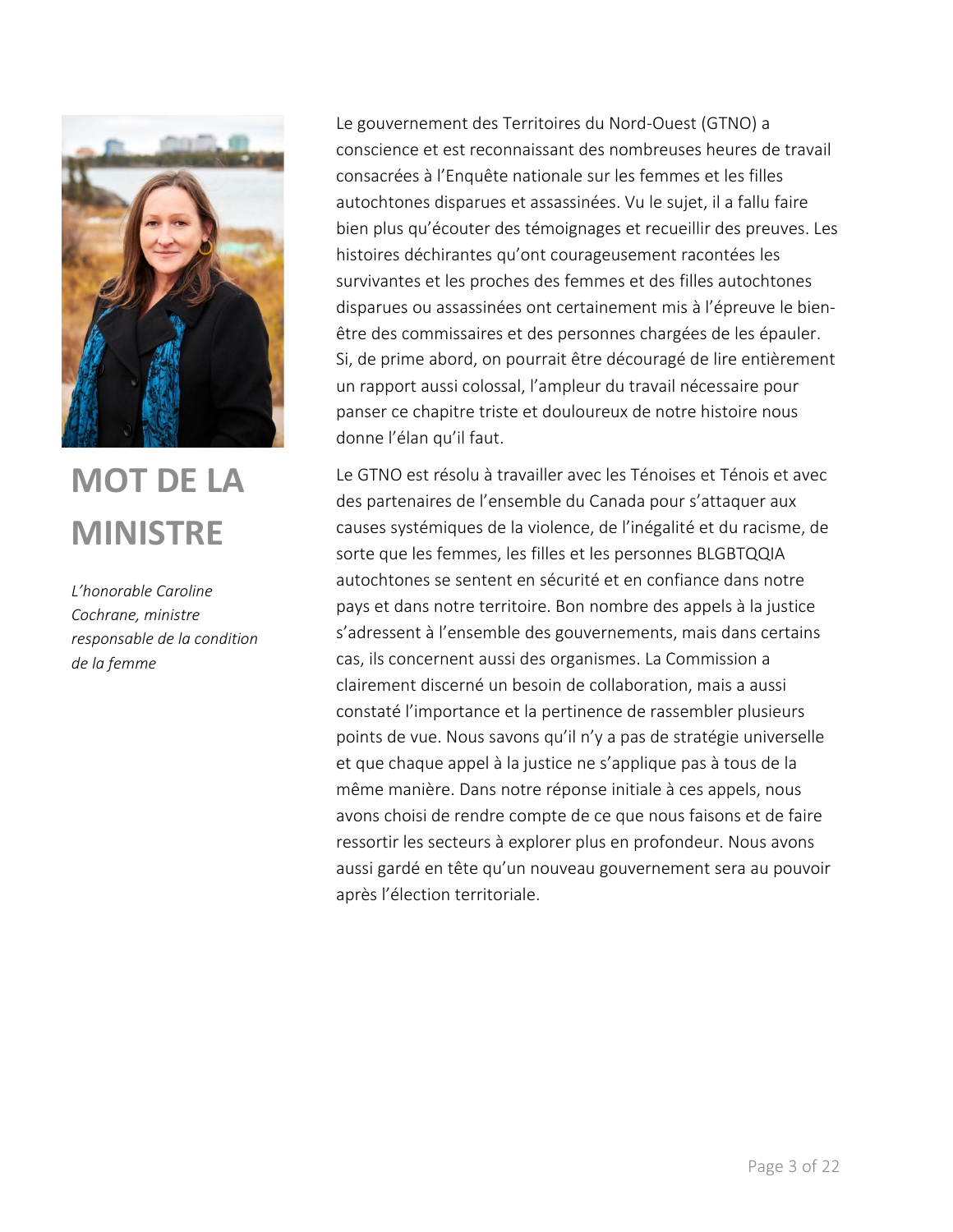Nous tenons à remercier l'Association des femmes autochtones des TNO pour sa collaboration sans faille avec le GTNO et les commissaires lors de l'enquête. Son soutien a été inestimable dans le cadre de cette enquête et pour les familles touchées. Nous nous sommes engagés publiquement à appuyer ses recommandations pour les Territoires du Nord-Ouest, et il nous tarde de travailler avec elle à la résolution des problèmes de violence envers les femmes, les filles et les personnes BLGBTQQIA autochtones.

Le GTNO se réjouit que le gouvernement du Canada se soit engagé publiquement à élaborer un plan d'action national suivant la recommandation du rapport final et est impatient de participer aux discussions à ce sujet de même qu'à l'important dialogue national découlant de l'Enquête.

Quel que soit le nom qu'on lui donne, la violence envers les femmes, les filles et les personnes BLGBTQQIA autochtones n'est pas un problème isolé ou propre à seulement certaines collectivités. De nombreux facteurs l'alimentent, comme la marginalisation économique, sociale et politique, le racisme, la discrimination et la misogynie. Selon le rapport final de l'Enquête, le colonialisme est à l'origine d'une structure sociétale qui garde vivant ce type de comportement. Pour renverser la tendance, il faut, en tant que société, déclarer que c'est inacceptable et agir concrètement pour réparer nos torts. Pour commencer, j'invite les Ténoises et Ténois à lire les Appels à la justice visant l'ensemble de la population canadienne.

Enfin, j'aimerais remercier celles et ceux qui ont apporté soutien et conseil aux personnes ayant participé, de près ou de loin, à l'Enquête. Le réconfort et l'écoute favorisent grandement le processus de guérison. L'attention et la gentillesse dont vous avez fait preuve sont incommensurables.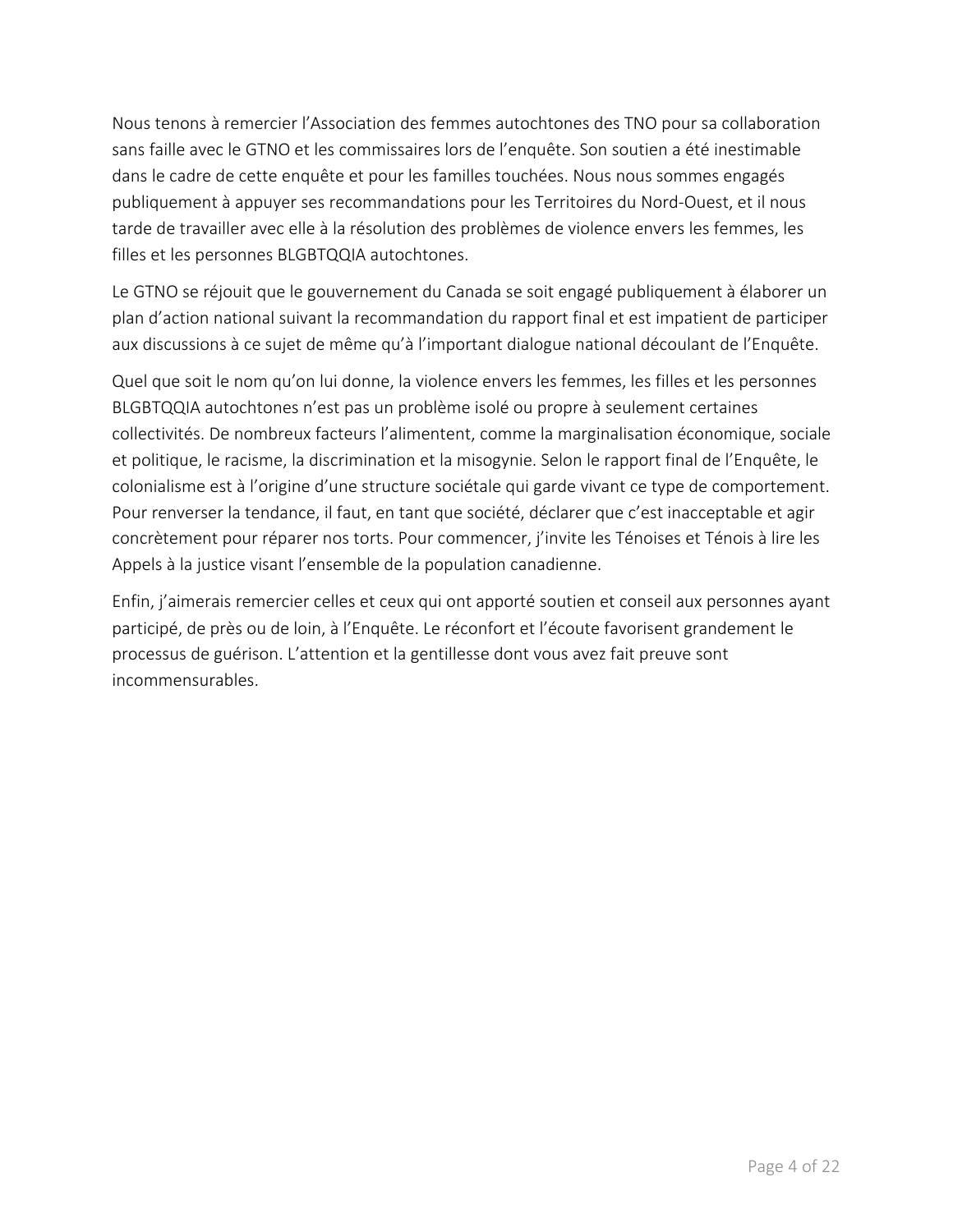# **INTRODUCTION**

Before anything else, thanks and recognition must be expressed to those from across the Northwest Territories and Canada who had the courage to bring their truths forward to support the Inquiry and insist on the need for all Canadians to hear, acknowledge and act upon. Whether sharing at the Truth Gathering Process at the National Inquiry events, in front of the two National Roundtables on Missing and Murdered Indigenous Women and Girls, in media interviews or marching in the streets, Indigenous people, family members, friends, and survivors of violence have been telling their stories for a very long time and are continuing to do so. It is devastating to lose a loved one and it takes a lot of courage and resilience to go back and relive the trauma experienced. The Government of the Northwest Territories (GNWT) will honour this courage and resilience, and do its part to help in the reclamation of power and place, by hearing and sharing those stories, and using the recommendations of this report to guide it's work.

The GNWT was honoured to help host the first National Roundtable on Missing and Murdered Indigenous Women and Girls in Ottawa, held in February 2015. Our government heard, understood, and supported the need for an Inquiry to move forward. Work began in some areas – increased profile of the status of Indigenous women and girls, further dialogue and discussion regarding the scope of what might be needed to address the crisis of violence and racism against Indigenous women and girls. In many ways, the National Inquiry has done a better job acknowledging the scope (for example recognizing 2SLGBTQQIA needs) and the depth of the issue than had been imagined possible back in 2015.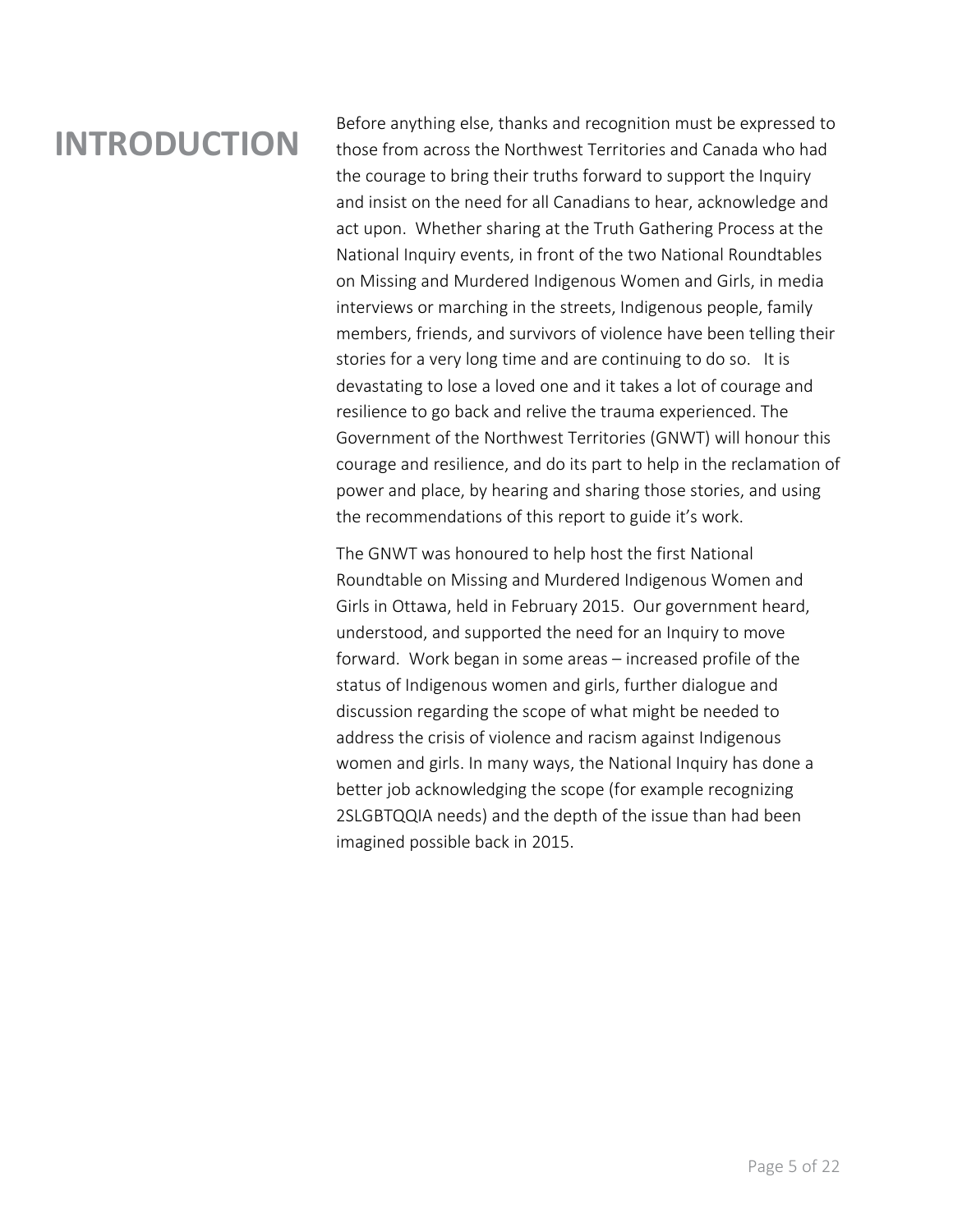*Reclaiming Power and Place: The Final Report of the National Inquiry into Missing and Murdered Indigenous Women and Girls* (*Reclaiming Power and Place*) is not an easy read, nor should it be. It suggests a breadth of actions that need to be taken by governments, and by Canadians, to address violence against Indigenous populations in our country, and particularly women, girls, and 2SLGBTQQIA people, and the entrenched root causes of that violence.

There are many Calls for Justice within *Reclaiming Power and Place* which have significant implications for the Government of the Northwest Territories and residents. This document is an initial response to those Calls for Justice. Because of the timeframe available to this current government, the decision was made to undertake a preliminary review and provide an initial response. The GNWT recognizes that a more in-depth review and analysis of the final report will have to be done. In particular, there is the need for further engagement of Indigenous peoples, through existing and evolving relationships within the territory, to work together and respond in a way that reflects our unique population and landscape. But more importantly, it is essential to map out our respective roles in how we begin to address violence directed at our Indigenous women and girls and 2SLGBTQQIA people.

When the inquiry began, the GNWT recognized that this would be an on-going project. This document is an initial commitment to continue working, to bring forward items for further discussion, and to keep paying attention to the stories and the Calls for Justice.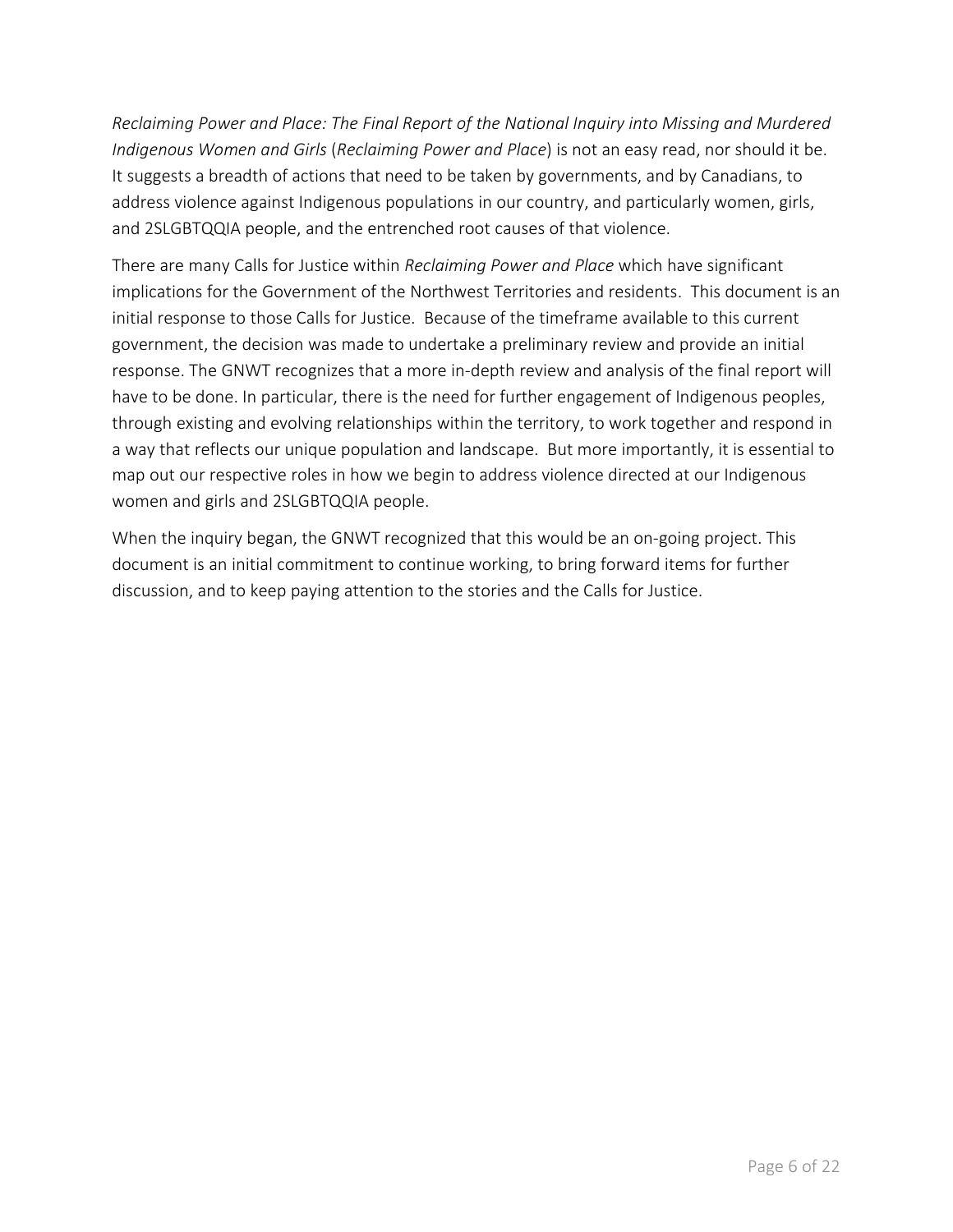# **INTRODUCTION**

D'abord et avant tout, il convient de remercier les Ténoises et Ténois et les Canadiennes et Canadiens qui ont eu le courage d'exposer la vérité dans le cadre de l'Enquête et de faire valoir la nécessité pour la population d'entendre ces témoignages, d'en reconnaître la validité et d'agir en conséquence. Que ce soit en témoignant durant le processus de consignation de la vérité de l'Enquête nationale, aux deux tables rondes nationales sur les femmes et les filles autochtones disparues et assassinées ou lors d'entrevues avec les médias, ou encore en manifestant dans les rues, les Autochtones, les proches des victimes et les femmes ayant survécu à la violence racontent leur histoire depuis très longtemps et continuent de le faire. La perte d'un être cher est extrêmement douloureuse, et il faut énormément de courage et de résilience pour revenir sur les événements et revivre ce traumatisme. Le gouvernement des Territoires du Nord-Ouest (GTNO) tient à honorer ce courage et cette résilience et à faire sa part pour aider les Autochtones à réclamer leur pouvoir et leur place en écoutant et en diffusant ces témoignages ainsi qu'en s'appuyant sur les recommandations du rapport pour orienter son travail.

Le GTNO a eu l'honneur de participer à l'animation de la première table ronde nationale sur les femmes et les filles autochtones disparues et assassinées, qui avait lieu à Ottawa en février 2015. Il a constaté le besoin de tenir une enquête et appuyé les efforts en ce sens. C'est alors qu'a commencé le travail dans certains domaines : augmentation de la visibilité des femmes et des filles autochtones, et intensification du dialogue et des discussions sur l'ampleur des mesures à prendre pour résoudre la crise de violence et de racisme envers ces dernières. À bien des égards, l'Enquête nationale a bien mieux cerné la portée (p. ex. reconnaissance des besoins des personnes BLGBTQQIA) et l'envergure du problème que ce qu'on avait imaginé possible en 2015.

*Réclamer notre pouvoir et notre place : le rapport final de l'Enquête nationale sur les femmes et les filles autochtones disparues et assassinées* n'est pas une lecture facile et ne devrait pas l'être. Y sont proposées diverses mesures que doivent prendre les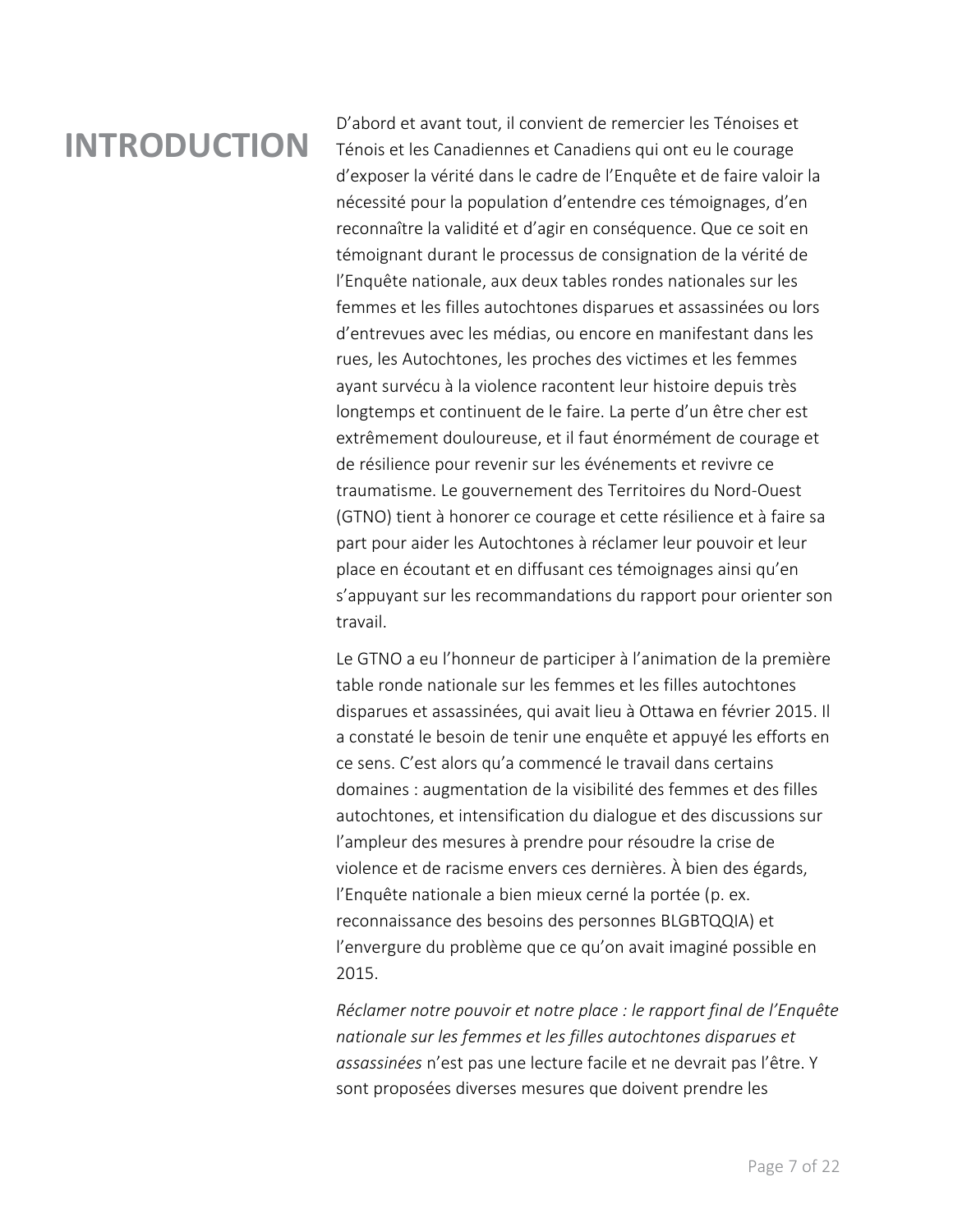gouvernements, mais aussi la population canadienne, pour mettre fin à la violence envers les Autochtones de notre pays, en particulier les femmes, les filles et les personnes BLGBTQQIA. On y fait également état des causes profondes de cette violence.

*Réclamer notre pouvoir et notre place* contient beaucoup d'appels à la justice d'une grande incidence pour les résidents et le gouvernement des Territoires du Nord-Ouest. À l'approche des élections, ce dernier a choisi de faire une lecture préliminaire du rapport et d'y donner une première réponse, qui figure dans le présent document. Le GTNO est conscient qu'une lecture et une analyse plus approfondies s'imposeront. Plus précisément, il sera essentiel d'inclure davantage les peuples autochtones en maintenant et en resserrant nos liens avec eux, pour travailler dans une optique de collaboration et formuler une réponse qui tienne compte de notre population et de notre contexte unique. Mais par-dessus tout, il faudra déterminer les rôles de chacun dans la lutte contre la violence faite aux femmes, aux filles et aux personnes BLGBTQQIA.

Dès le début de l'Enquête, le GTNO savait qu'il s'agissait d'un projet de longue haleine. Le présent document est la promesse qu'il poursuivra son travail, relancera la discussion sur certains sujets et continuera à prêter attention aux histoires et aux appels à la justice des peuples autochtones.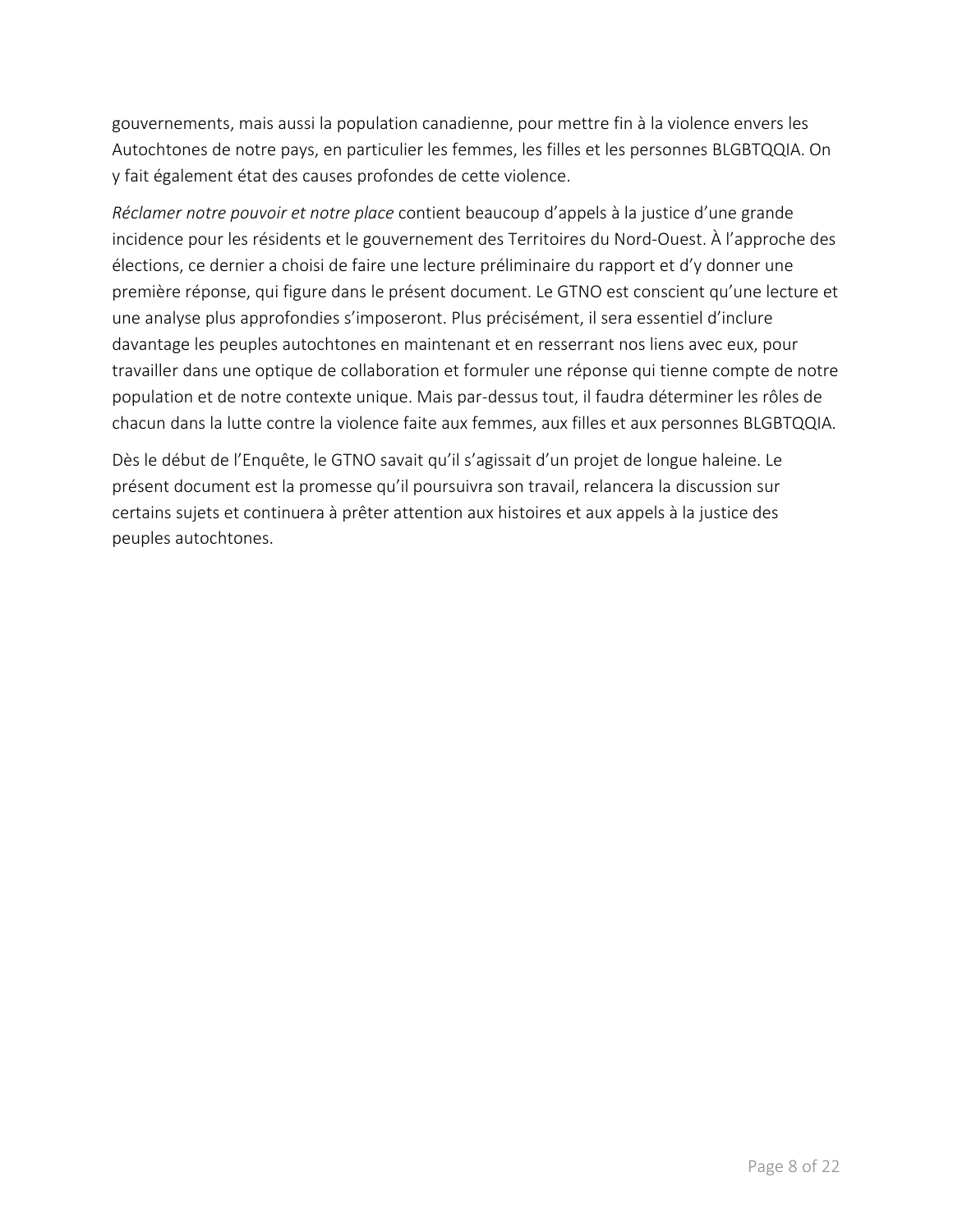# **INITIAL GNWT RESPONSE**

There is a lot for a government to absorb and consider in *Reclaiming Power and Place.* There is content around genocide, which has fuelled a national conversation, and which raises questions for governments to consider more thoroughly, including those previously raised by the Truth and Reconciliation Commission. There is also discussion around the impacts of colonization and the resulting racism and discrimination that has played a key role in how Indigenous peoples have been viewed and treated. The Calls for Justice, however, remain the clear starting point, since they are often aimed directly at governments.

Rather than responding to each of the Calls for Justice, the GNWT has taken a thematic approach in this initial response. It is set out in two parts:

- The first is a list of the thematic sections of the Calls for Justice, highlighting where we are already doing the work or can build upon.
- The second sets out a number of high-level questions that will need to be considered more fully by our government.

The GNWT recognizes that this work cannot be done by governments alone. We need to work with the federal government, Indigenous governments, business sectors, and nongovernment organizations. Everyone will need to work together to address the issue of violence against Indigenous women, girls, and 2SLGBTQQIA people. Based on experience, we know that how we work with our partners in responding to the Calls for Justice may require more in-depth discussions on how we collaborate and how we come to a consistent understanding of the issues involved. We have to be open to examining the Calls for Justice from various perspectives. Doing this will be reflective of the underpinnings of the final report.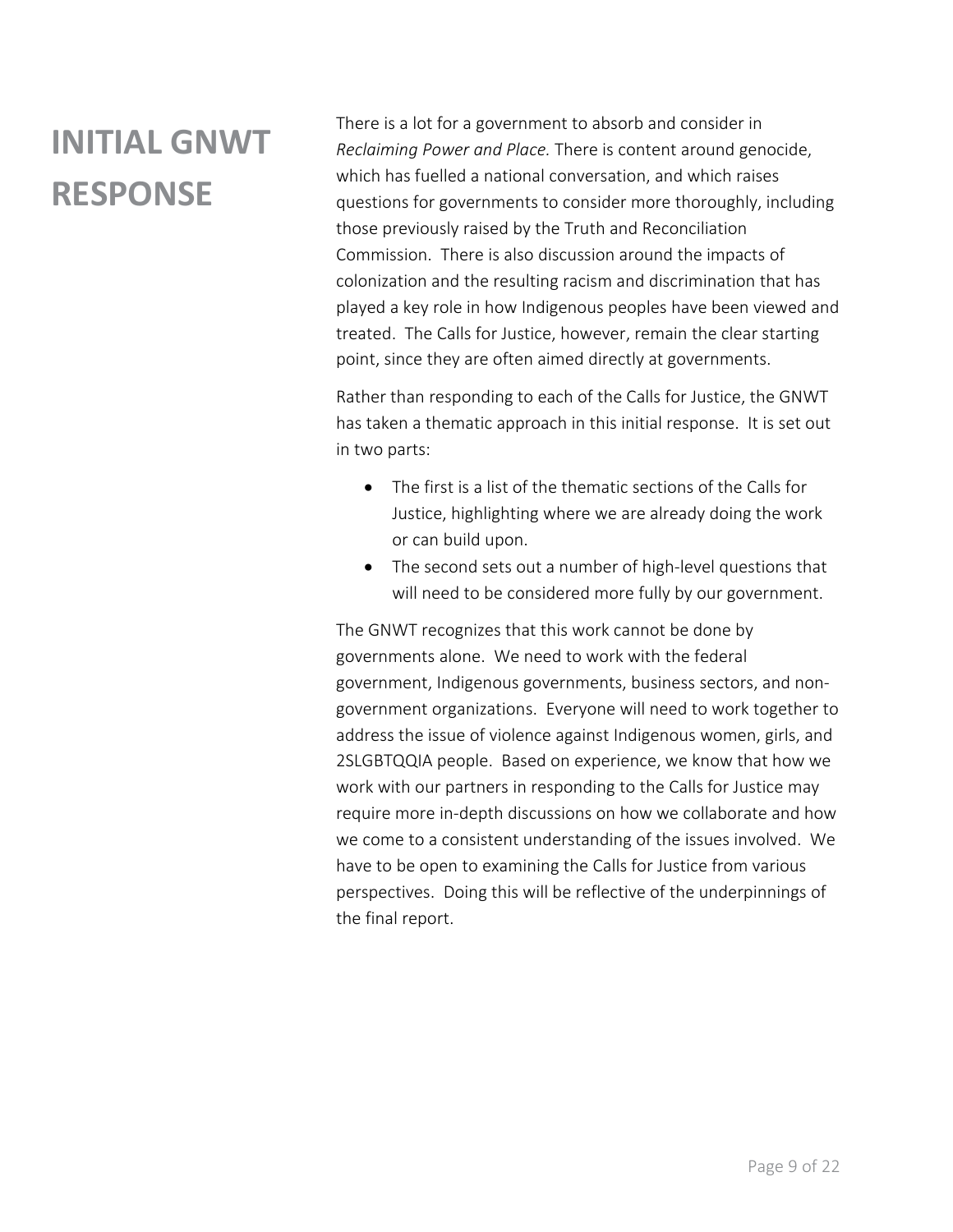## <span id="page-12-0"></span>**WHAT WE DO OR WILL DO RIGHT AWAY**

### <span id="page-12-1"></span>**1. Human and Indigenous Rights and Governmental Obligations** *Calls for Justice 1.1-1.11*

Many of the Calls for Justice under this theme area will require work with other governments to move forward. However, there are some areas where work is already initiated:

- The GNWT has received a request from the federal government to participate in the development of a National Action Plan, and is committed to working on this with federal, provincial, and territorial governments that also commit to this work.
- Supporting initiatives designed to increase the number of women running for elected office in the NWT is a mandate priority of the GNWT. This work has recently been boosted by funding from the federal government, and will continue.
- The GNWT has a Family Violence Campaign focused on shifting attitudes and beliefs. 140 workshops have been delivered since 2015, and eight videos have been viewed more than 7,000 times online. The GNWT supports, and will continue to support, the Native Women's Association of the NWT and the NWT Status of Women as they work to address the issue of family violence.

#### <span id="page-12-2"></span>**2. Culture**

#### *Calls for Justice 2.1-2.7*

The GNWT is committed to acknowledging, recognizing, and protecting Indigenous cultures and languages, and is already implementing most of the culture-specific Calls for Justice, though some additional action is required to meet the recommendations:

- The GNWT has been very proactive in supporting the settlement of Indigenous claims and has been a strong partner in their implementation, which reflects a broader commitment to recognizing and respecting Indigenous rights.
- Nine Indigenous languages are recognized in the *Official Languages Act of the NWT*. The *Act's* structure is based on advice from communities. The GNWT continues to work with Indigenous communities and the federal government in funding and providing other support to revitalize, retain, and restore Indigenous languages within its jurisdiction. This includes the provision of interpreting services for government services, such as understanding clinical information within the health and social services system, and the courts, as required. Funding goes directly to Indigenous governments through the *Canada-NWT Agreement for Indigenous Languages in the NWT* to support community centred Indigenous language initiatives.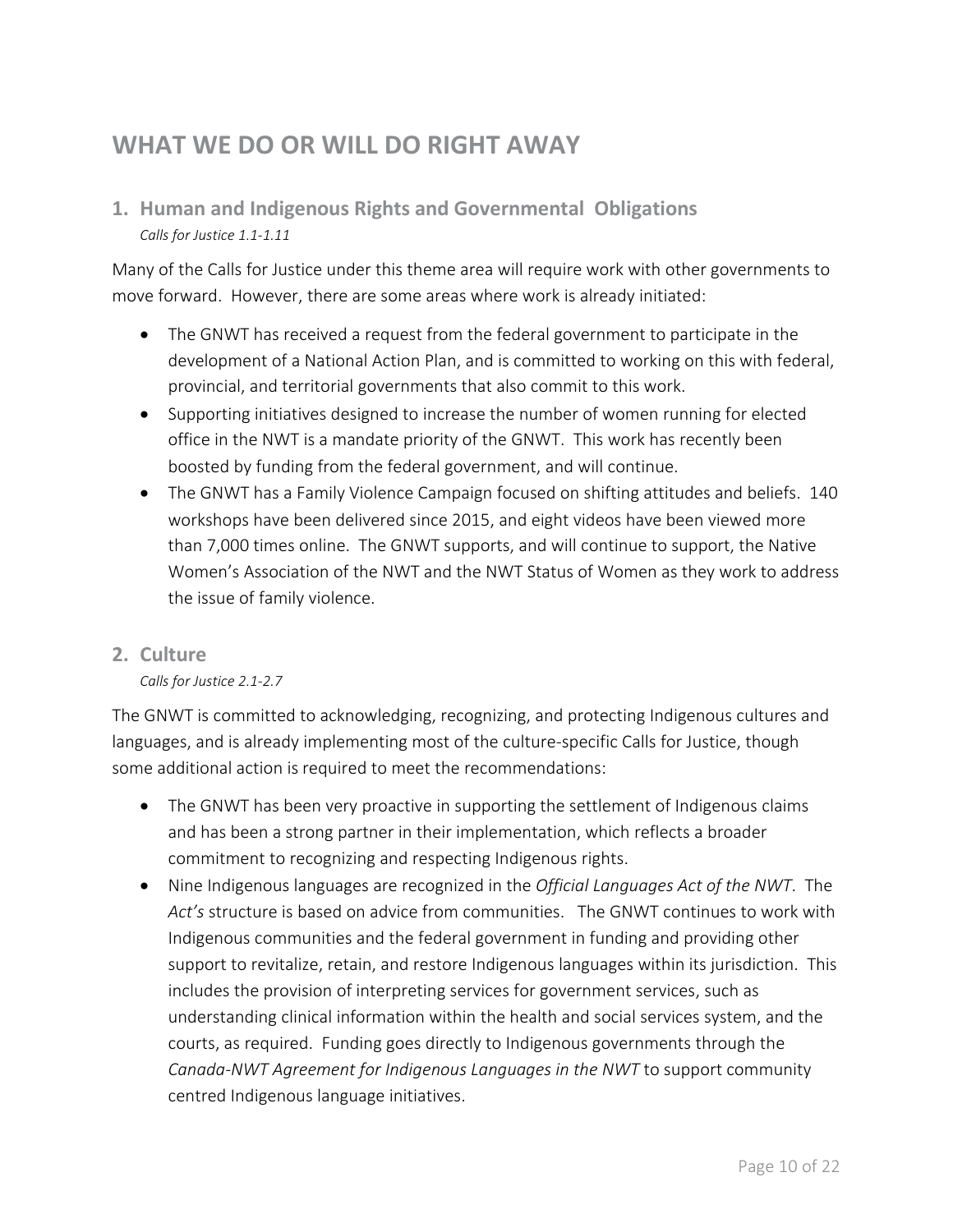- The GNWT also uses the *Dene Kede* curriculum and *Innuqatigiit* curriculum in schools to ensure First Nations, Métis, and Inuit perspectives are integrated. These curriculums were developed in collaboration with Indigenous peoples and Knowledge Keepers. Some schools also offer Indigenous language classes, using *Our Languages* curriculum.
- The GNWT runs and operates the NWT Archives, which collects and preserves audio recordings of language, traditional knowledge and oral history. The NWT Archives also provides advice to communities regarding their heritage information, including audio recordings. Currently, there are several projects underway which partners the NWT Archives and Indigenous governments and organizations to preserve archival material, traditional knowledge, and language.
- Through the *Traditional Knowledge Policy*, the GNWT recognizes the value and importance of incorporating traditional Indigenous knowledge into its programs and services. The GNWT also recognizes that it needs to work closely with Indigenous communities and holders of Indigenous knowledge in a respectful and collaborative manner in order to access that information. To this end, funding is provided for traditional knowledge projects annually. There is also funding for traditional knowledge in areas such as the management and monitoring of water, wildlife, and fish.
- The GNWT works as part of the NWT On-the-Land Collaborative to support on-the-land initiatives in the Northwest Territories. The Collaborative brings together government, charitable, corporate, and other partners to combine efforts and make it easier for communities to access money and other resources for on-the-land projects.
- Traditional knowledge is also incorporated in the delivery of health and social service programs and services, such as inclusion of traditional healing in health care, supporting research into traditional approaches to healing and wellness, midwifery, and custom adoptions. The GNWT understands that health and wellness is about more than physical health, and that this requires everyone to work together to provide the best care to all residents.

### <span id="page-13-0"></span>**3. Health and Wellness**

*(Calls for Justice 3.1 to 3.7)*

The GNWT is implementing most of the health- and wellness-specific Calls for Justice, though further action is required:

- The GNWT is in the process of finalizing standards of care that ensure community health programs and services are delivered in a culturally safe manner that respects culture, beliefs, values, religion, and language.
- *NWT Clinical Practice Guidelines* highlight the need for nurses to be aware of the realities of trauma and address the cycle of damaging effects. Trauma-informed care provides the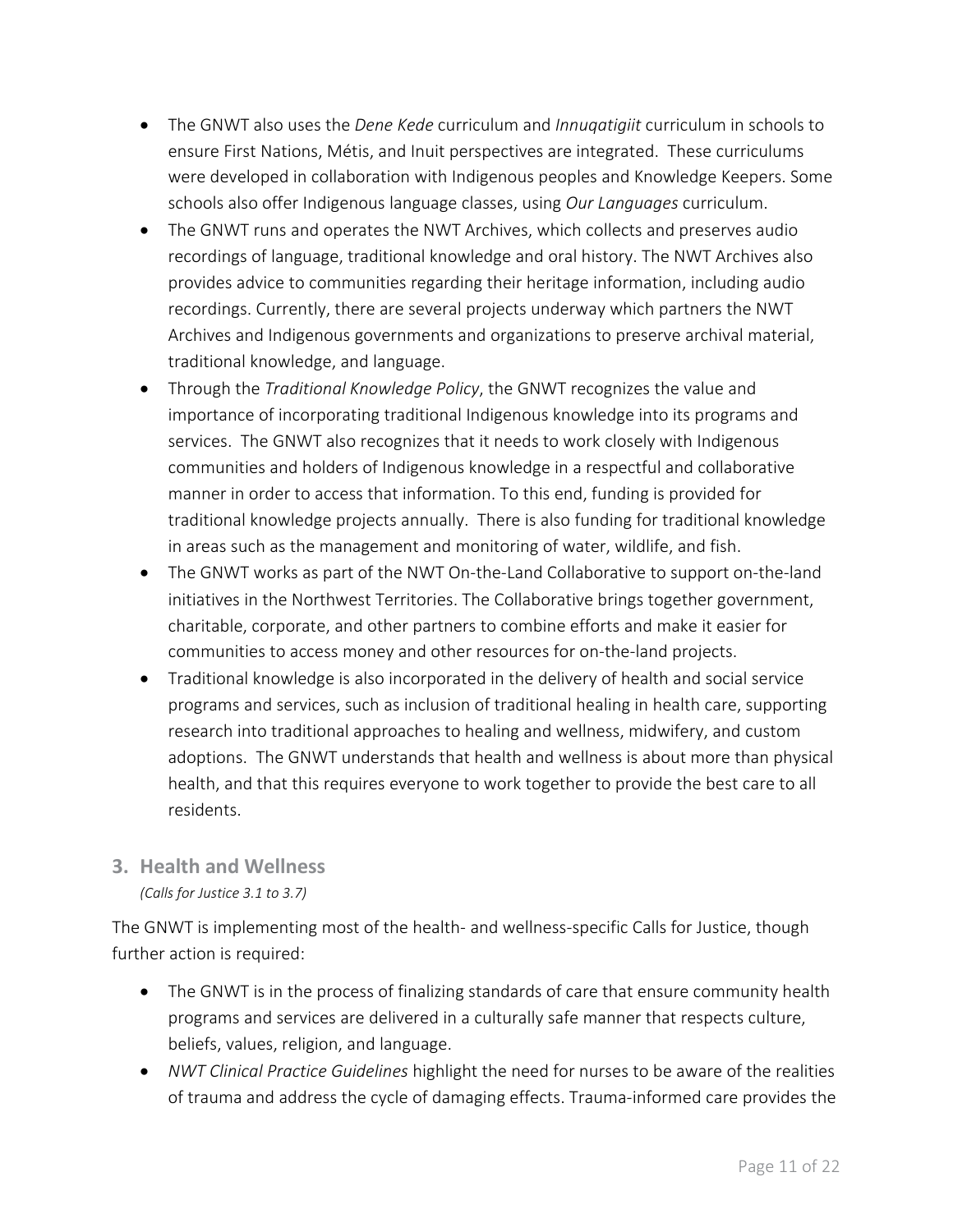foundation for a basic understanding of the psychological, neurological, biological, social, and spiritual impacts that trauma and violence have on individuals.

• *NWT Sexual Assault Guidelines* were developed and adopted in 2019 to provide guidance to health care practitioners when providing care to survivors of sexual assault. The guidelines emphasize that sexual assault is a deeply traumatizing and subjective experience. It takes immense courage for a survivor of sexual assault to come forward and disclose their experience. It is the health professional's duty to honour the survivor's trust, treat them with dignity and respect, address their concerns, and to support them through their traumatic experience. This same expectation applies to all members of the responding trauma team.

#### <span id="page-14-0"></span>**4. Human Security**

*(Calls for Justice 4.1 to 4.8)*

The GNWT is engaged in a variety of work across government to address basic social and economic needs. The anti-poverty fund supports community organizations that support social and economic security. Ongoing work to ensure clean drinking water is available to all its residents will continue. Food security remains a focus, including encouraging local food production, traditional harvesting, and effective collaborative management of wildlife. Some of the Calls for Justice are addressed:

- The GNWT provides core funding for shelters for women and families fleeing violence and will continue to work with the shelters to address the trauma-related needs of those who access these services. The GNWT will also continue to participate in federal/provincial/territorial forums where safety of women, girls and 2SLGBTQQIA people are discussed.
- *Healthy Foods for Learning* funding is provided to all schools to support healthy eating. This has far-reaching impact on children and their learning, and can change futures.
- The *Income Assistance Program* provides financial aid to assist with basic needs, food, accommodation and utilities.
- The *Senior Home Heating Subsidy* assists seniors with low to modest income with the costs associated with heating their homes and supports seniors to age in place.
- The *Disabled and Aged Allowance* helps clients obtain additional supports and services they may require as a result of age or disability.
- *Northern Distance Learning* is providing opportunities for learning in small communities that will improve outcomes and can change futures for students.
- The *Student Financial Assistance Program* assists eligible residents with the costs of obtaining a post-secondary education and supplements a student's own resources.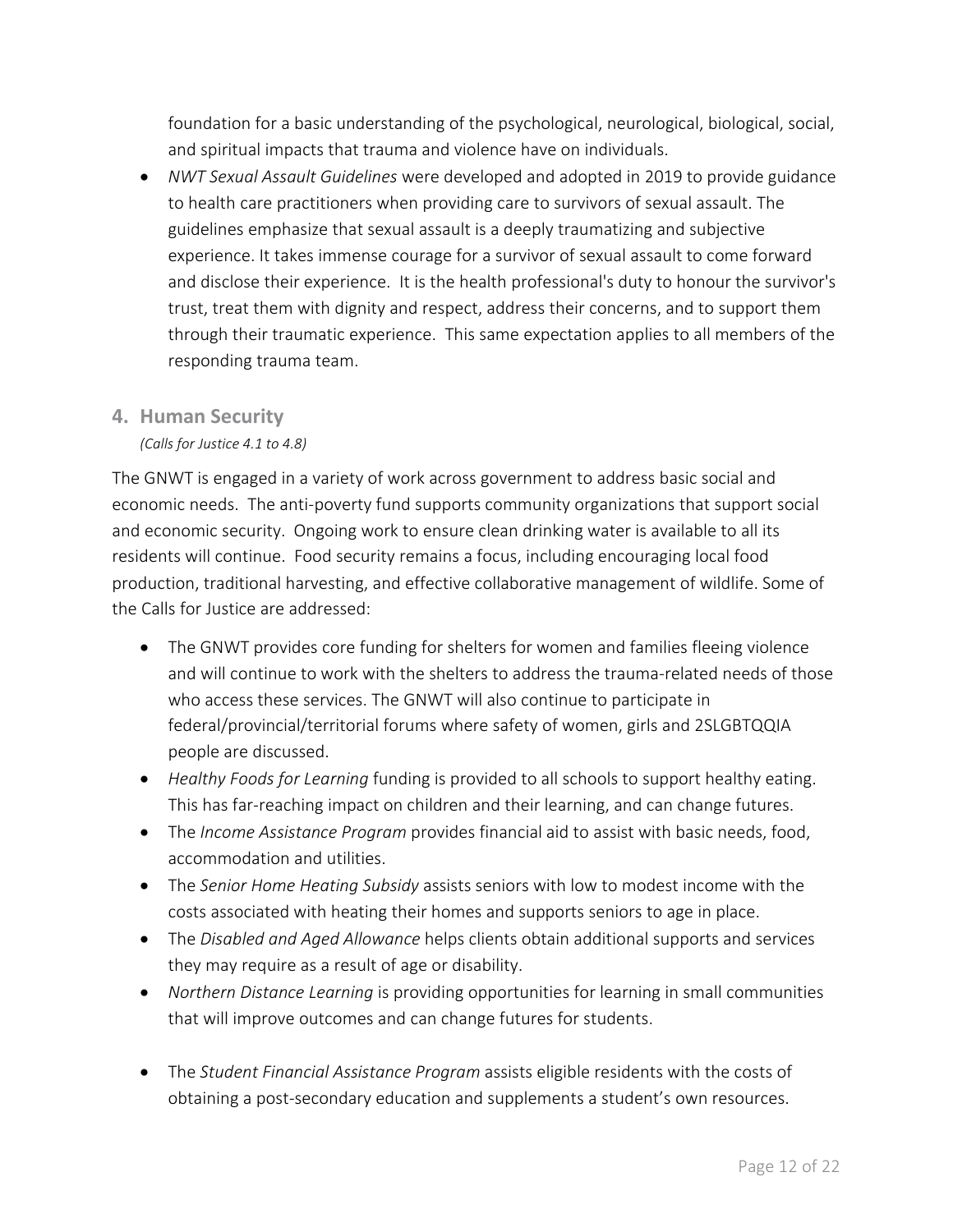- The GNWT supports entrance and participation in the workforce:
	- o The Small Communities Employment Strategy and the Small Community Employment Support Program supports employment in largely Indigenous NWT communities.
	- o In addition, the *Canada-NWT Labour Market Agreements* support the labour market in providing employment and training programs.
	- o The new high school *Pathways* program will expose students to a broad range of occupations and the educational pathway to obtain their selected path.

#### <span id="page-15-0"></span>**5. Justice**

#### *(Calls for Justice 5.1 to 5.25)*

Many of the Calls for Justice that fall under the theme of Justice, will require further policy work, particularly with other governments. Work is being done, but there is also a need to identify further action and commitments before the Calls for Justice can be fully considered and met:

- Community Justice Committees support communities to develop alternatives to the criminal justice system, such as diversion programs, community service options, and crime prevention programs. Committees consist of community volunteers and a community justice coordinator. While the formal appointments of the committee members fall under legislation relating to youth offenders, committees in the NWT commonly facilitate diversion options for adults as well.
- Funding for crime prevention is available to all 33 communities in the NWT. The Department of Justice continues to work with those communities that have not accessed funding to address issues that may be barriers to the establishment of a committee. GNWT staff continue to engage with community leadership to explore ways to support crime prevention programs or initiatives in the communities. In the interim, support continues to be provided through the Yellowknife program, or in partnership with the committees based in nearby communities.
- The *NWT Victims Services Program* is a community-based service, delivered by community organizations, as opposed to public servants. The program is briefly referenced within *Reclaiming Power and Place.* The GNWT funds community-based victim services providers who offer victims of crime and tragedy person-centred emotional support, practical assistance, and referrals. It is based on the needs of the individual, and is not "incident specific". The services provided are designed by individual communities to meet local needs. All NWT residents have access to the *Victim Services Program*, either in person or by phone.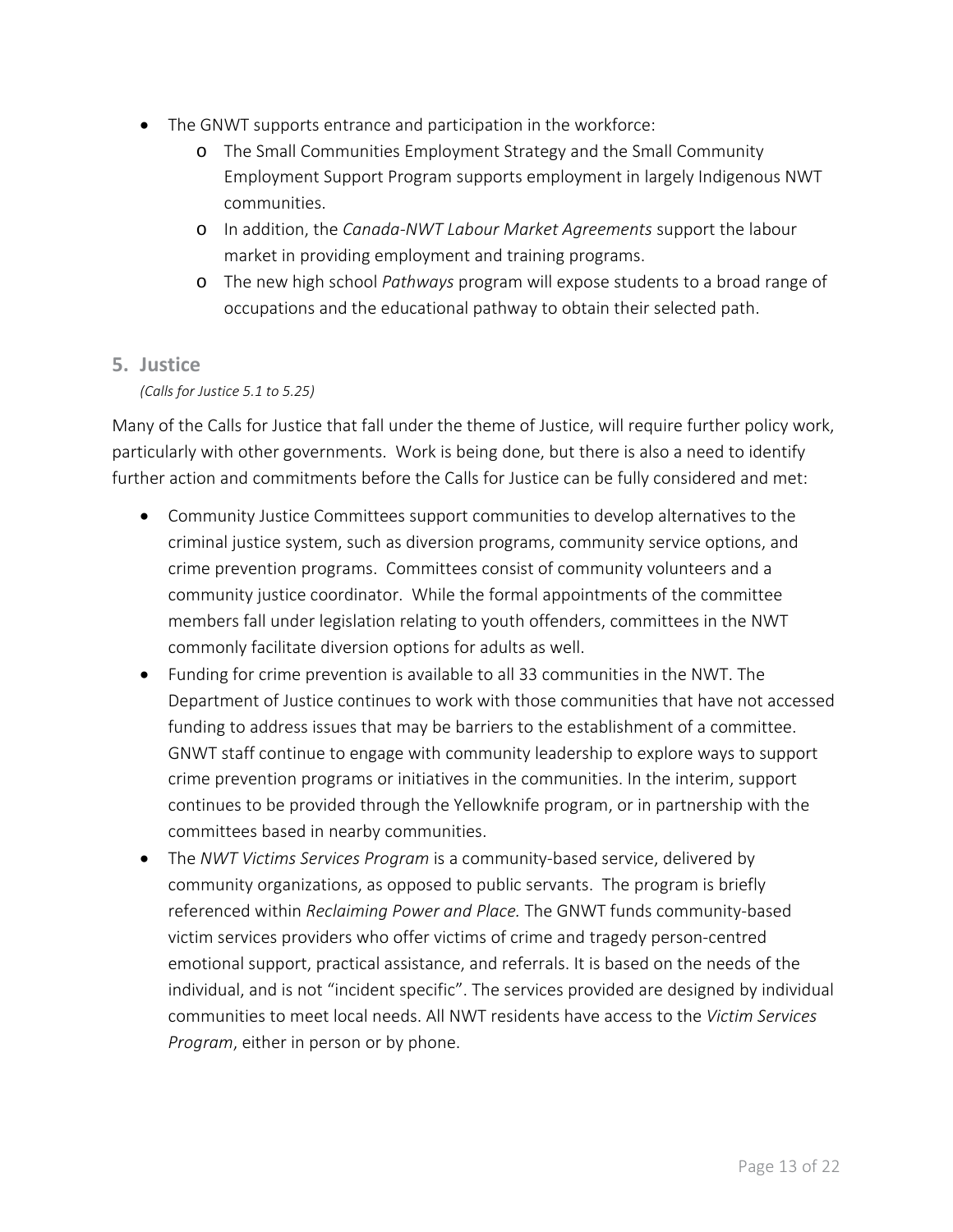<span id="page-16-0"></span>**6. Media and Social Influencers** *(Call for Justice 6.1)*

The GNWT supports all the Calls for Justice in this area, and supports them indirectly or directly through grants and scholarships across government, including NWT Arts Council grants as an example, as well as through plans such as the *Health and Social Services Cultural Safety Action Plan*.

### <span id="page-16-1"></span>**7. Health and Wellness Service Providers** *(Calls for Justice 7.1 to 7.9)*

The GNWT supports all the Calls for Justice in this area, though further actions are required.

- In addition to on-the-land approaches highlighted earlier in this document, Community Wellness Plans, which are developed by each community, set out initiatives that are supported by the GNWT. The Community Wellness Plans are not only community based, they are also community centred, as called for in the Calls for Justice.
- The *NWT Midwifery Practice Framework* will provide the foundation for an expanded territorial midwifery program serving Indigenous communities. Midwives honour the Indigenous cultural roots and midwifery traditions of the communities they serve in the NWT, while respecting the cultural diversity of all clients. Midwives create space in which all clients can feel safe to express who they are, what they need, and how they wish to receive care.
- Midwifery care promotes, protects and supports human reproductive and sexual health rights, based on principles of justice, autonomy, equity and respect for human dignity for all clients, in particular those experiencing marginalization.
- The GNWT is committed to a competent public service that is representative of the people it serves. To achieve this, the GNWT established the *Affirmative Action Policy* that offers priority hiring to candidates belonging to eligible designated groups that are under-represented within the public service, including in the health care field. "Indigenous Aboriginal Persons" means people who are Dene, Inuit or Métis, indigenous to the present boundaries of the Northwest Territories, and includes any Aboriginal persons resident at birth, and any Canadian Aboriginal persons who have lived more than half of their life in the Northwest Territories.
- Recruitment and retention of Indigenous community members is a priority within health and social services, particularly child and family services. Recognizing that a healthy workforce is essential to the provision of effective programs and services, the GNWT provides access for all employees to an Employee Assistance Program that is available 24 hours a day, 7 days a week. Self-care is so important for those who are required to work with those experiencing trauma and violence.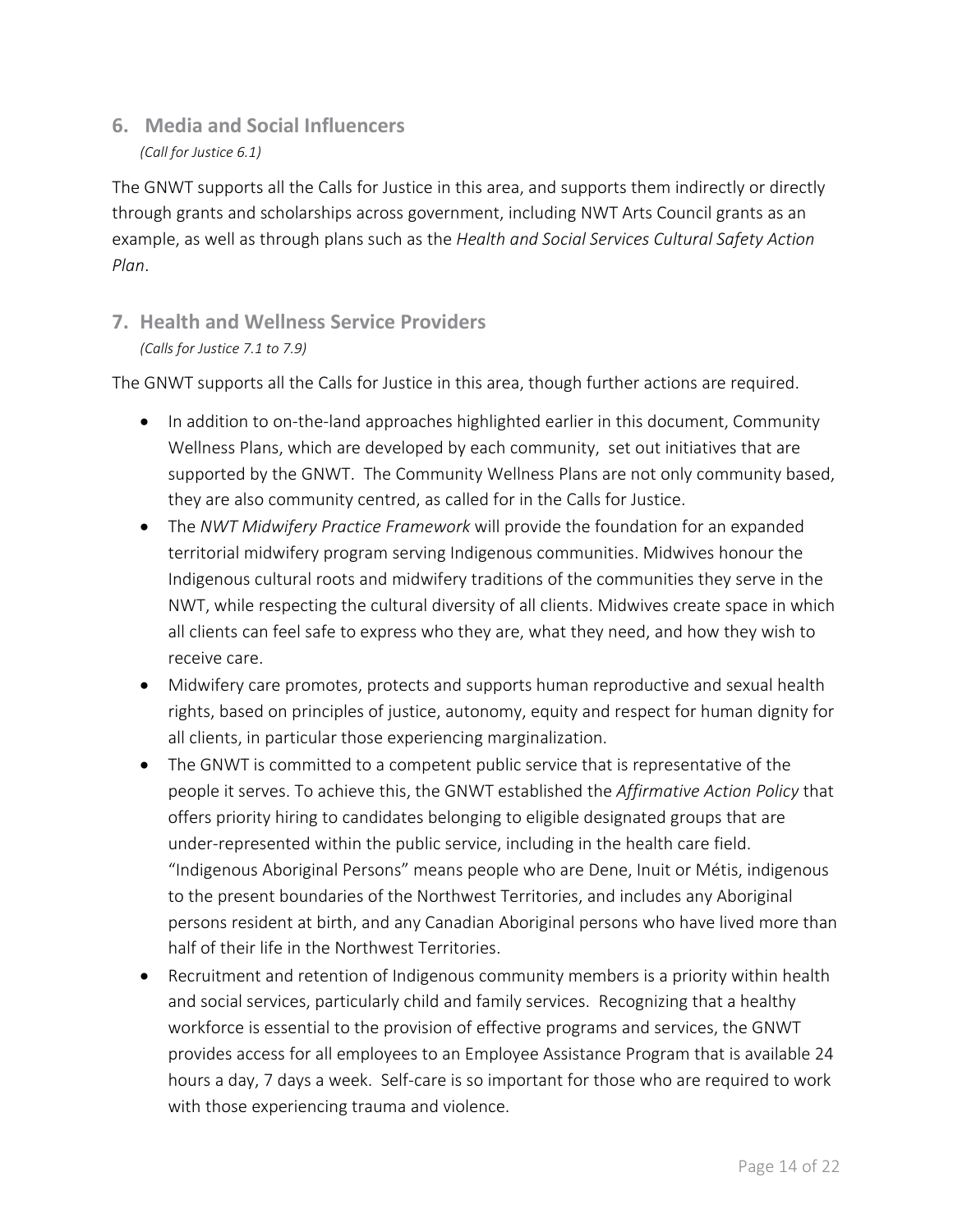### <span id="page-17-0"></span>**8. Transportation Service Providers and the Hospitality Industry** *(Call for Justice 8.1)*

Based on an initial review, the GNWT is of the opinion that this Call for Justice is not within its jurisdiction, but supports it in principle and will share information about this Call with industry partners.

#### <span id="page-17-1"></span>**9. Police Services**

#### *(Calls for Justice 9.1 to 9.11)*

Policing is provided by the RCMP through a Policing Services Agreement between the GNWT and the RCMP. The Minister of Justice establishes policing priorities for the RCMP each fiscal year, as contemplated in that agreement. In part because of this arrangement, most of the Calls for Justice in this area will require collaborative work including new actions and commitments, however, the initial review indicates that in most areas, work has at least been initiated.

- Trauma-informed practice and resilience training is provided, and at least 90 frontline staff have accessed that training since 2016.
- Each community in the NWT has an opportunity to influence policing practices specific to their needs through Policing Action Plans. These plans are jointly developed by the RCMP and community leadership. Priorities are developed based on the specific needs of each community, taking into consideration the available financial and human resources.
- All 33 communities have participated in setting policing priorities with the RCMP for the past four fiscal years. Policing priorities and plans are re-visited each year, and revised as deemed necessary by the respective community and the RCMP. This mechanism helps foster better relationships between community members and RCMP, which could encourage residents to report violence and seek assistance more often.
- RCMP policing activities are reported to community leadership and Department of Justice through monthly reports. Community leadership may choose to share these reports publicly or with other leaders, including Members of the Legislative Assembly. Working together enhances communication between partners and increases the level of commitment towards achieving local goals. Community governments benefit by being active partners and having a direct role in making their community a safer place to live.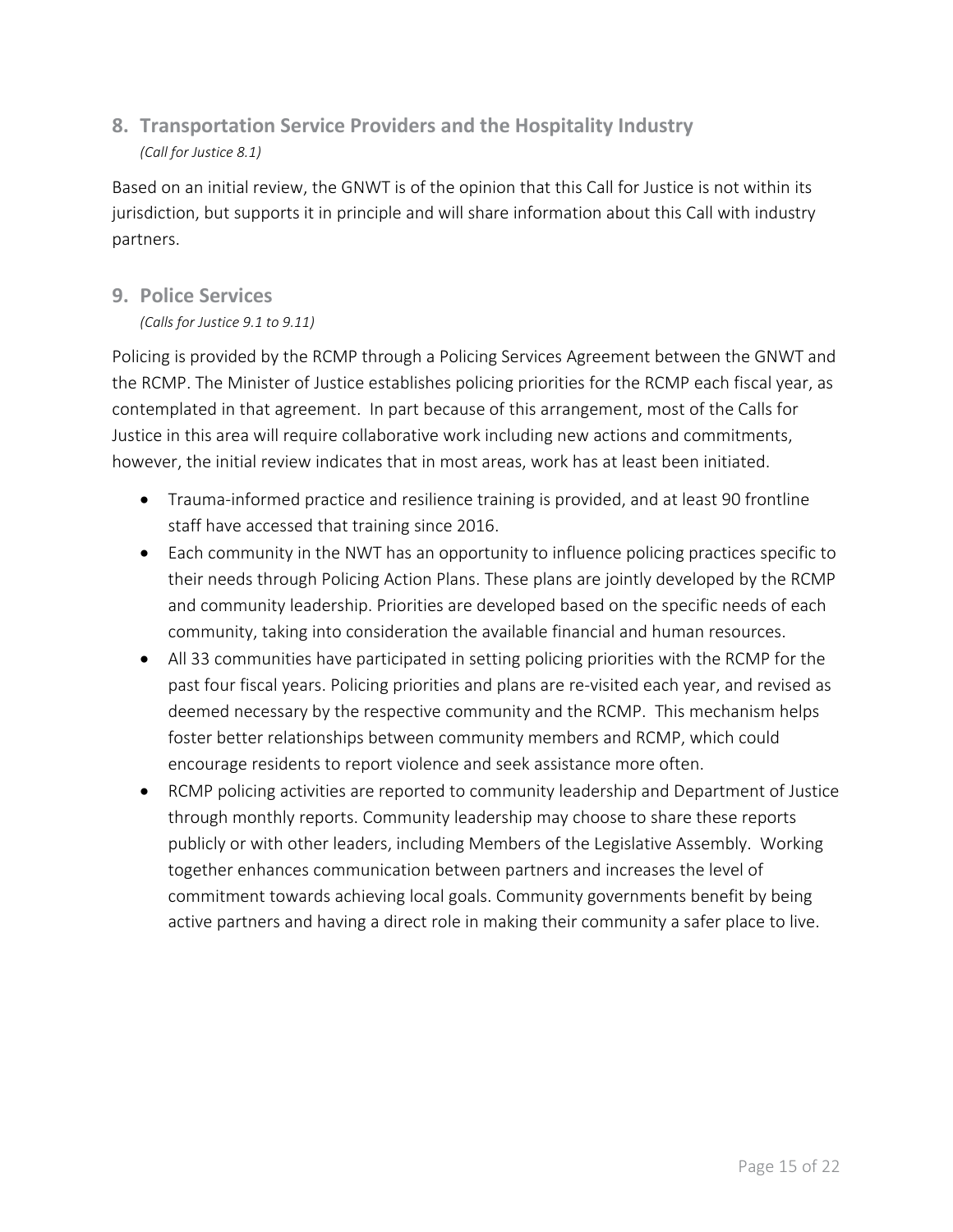<span id="page-18-0"></span>**10.Attorneys and Law Societies**

*(Call for Justice 10.1)*

The GNWT is generally supportive, though not directly responsible for all of the Calls for Justice in this area.

Cultural awareness training is provided to courtroom officers, staff, judiciary, and employees in the NWT judicial system.

#### <span id="page-18-1"></span>**11.Educators**

*(Calls for Justice 11.1 to 11.2)*

The GNWT supports the Calls for Justice directed at educators, though additional policy work and actions may be required:

- Since 2014, all educators in the NWT have had the opportunity to participate in the Residential School Awareness Training. Each August, the "New to the North" Teachers Conference provides new teachers to the NWT the opportunity to participate in this training.
- Educators who teach Northern Studies in NWT schools receive a different, more detailed in-service, to provide them with the knowledge required for their role in supporting Grade 10 students in learning about the history and legacy of residential schools.
- As an NWT-based institution, Aurora College has long recognized the importance of incorporating traditional knowledge and culture into both the curriculum and the operations of the College. The majority of students and learners are Indigenous; the College strives to be reflective of and acknowledge their experiences and histories. Wherever possible, Aurora College programs incorporate traditional knowledge, languages, and culture into classroom work and outcomes. On-the-land learning opportunities are part of several programs. Elders are regular guest presenters in classes, and are often consulted when developing relevant criteria and curriculum. In addition, campuses strive to include culture in events, activities, and ceremonies. Several courses, including Developmental Studies, English and Social Studies, as well as in Nursing, Education, and Social Work programs, include content about the National Inquiry into Murdered and Missing Indigenous Women and Girls, and violence against women and children.

### <span id="page-18-2"></span>**12.Social Workers and Those Implicated in Child Welfare** *(Calls for Justice 12.1 to 12.15)*

The GNWT supports the Calls for Justice directed at social workers and those implicated in Child Welfare, though additional action may be required. Many of the Calls for Justice are already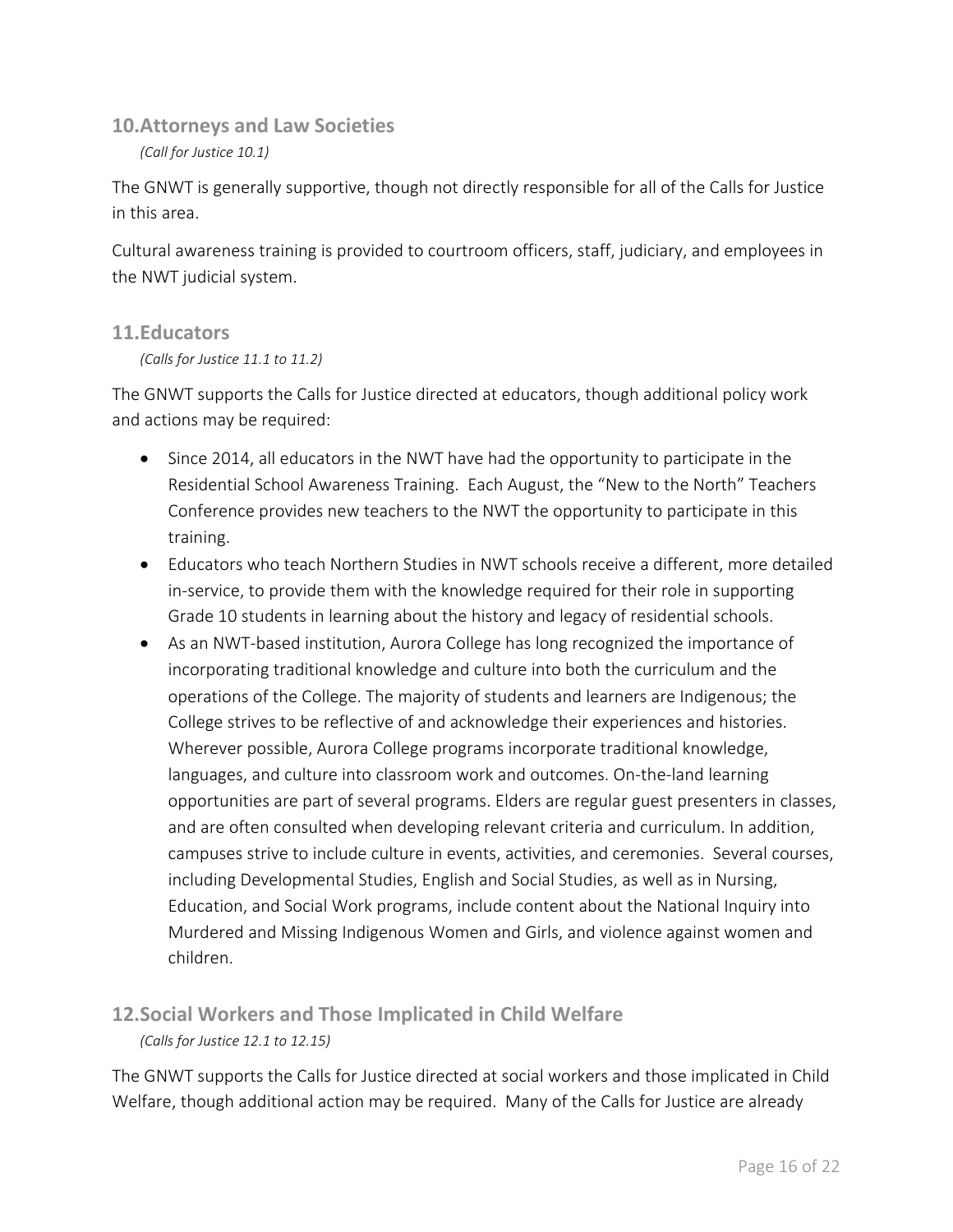addressed through the NWT *Child and Family Services Act* and through self-government implementation.

#### <span id="page-19-0"></span>**13.Extractive and Development Industries** *(Calls for Justice 13.1 to 13.5)*

The Calls for Justice in this area require further review and analysis, as well as further collaboration, prior to developing a response. Extractive and development industries play an important role in the overall economy of the NWT, as well as the economies of Indigenous communities. Indigenous governments and businesses are engaged in this work directly. It is essential that gender, equality and social impacts are carefully considered and addressed by governments and industry.

- The GNWT helps address concerns related to impact assessments during the planning (environmental assessment) phase of some resource development projects. The Impact Assessment Boards determine the scope of the assessment, which can include the wellbeing of potentially impacted people. As an example, the Mackenzie Valley Environmental Impact Review Board included the requirement to consider the safety of women within the scope of assessment for the Thicho All Season Road. The Department of Lands facilitated discussions between the proponent (the GNWT's Department of Infrastructure) and an Indigenous government (Tł chọ Government) regarding the need for increased security for women. The result was agreed-upon language for a commitment by government developers that directly addressed the safety of women within a settlement region.
- For a resource development project where the GNWT is not a proponent, the GNWT can help facilitate the inclusion of information related to the safety and security of Indigenous women, girls and 2SLGBTQQIA people.
- The GNWT, as well as the Indigenous governments, have gained a lot of experience working with industry over the years. All parties recognize the importance of protecting the environment, and governments have collaboratively worked with industry to not only address environmental concerns, but also to take advantage of opportunities to address potential social impacts.

#### <span id="page-19-1"></span>**14.Correctional Service Canada**

#### *(Calls for Justice 14.1 to 14.13)*

These Calls for Justice is not within the jurisdiction of the GNWT but is supported in principle.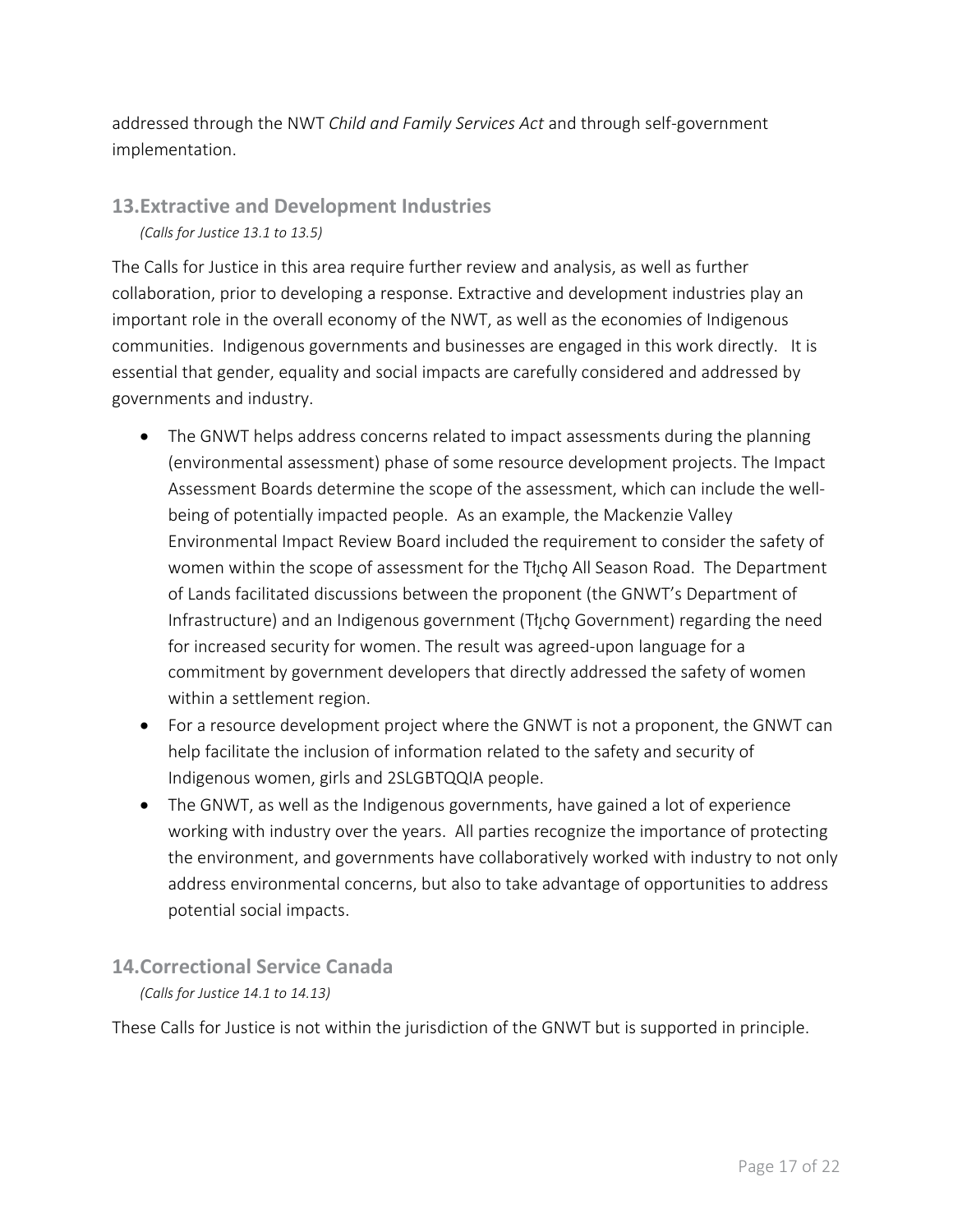#### <span id="page-20-0"></span>**15.All Canadians**

*(Calls for Justice 15.1 to 15.8)*

The GNWT supports the Calls for Justice directed at all Canadians. The GNWT has already initiated work across departments to increase understanding of *Reclaiming Power and Place*. The GNWT will support National Action Plan activities that also help to increase awareness of all Canadians and work to address racism, sexism, ignorance, homophobia, misogyny, and transphobia.

#### <span id="page-20-1"></span>**16.Distinction-based calls – Inuit**

#### *(Calls for Justice 16.1 to 16.46)*

The GNWT will continue to work with the Inuvialuit Regional Corporation in these areas.

- The GNWT recruitment policy set out earlier in this document helps ensure there is Inuit representation within the public service.
- Community-based funding and programs referenced earlier in this report are available to fund Inuit-specific activities.

#### <span id="page-20-2"></span>**17.Distinction-based calls – Métis**

*(Calls for Justice 17.1 to 17.29)*

The GNWT will continue to work with Indigenous governments with responsibility for Métis in these areas.

- The GNWT recruitment policy set out earlier in this document helps ensure there is Métis representation within the public service.
- Community-based funding and programs referenced earlier in this report are available to fund Métis-specific activities.

#### <span id="page-20-3"></span>**18.2SLGBTQQIA**

*(Calls for Justice 18.1 to 18.32)*

The GNWT has done some work highlighted by these Calls for Justice:

- The GNWT is working to eliminate "either-or" gender options and include genderinclusive, gender-neutral, or non-binary options – to date, this includes driver's licensing and health care cards, as well as surveys collected by the NWT Bureau of Statistics.
- LGBTQ2S+ Inclusive Workplace Awareness Training is offered to all GNWT employees with support from the Rainbow Coalition of Yellowknife. The content of this half-day course is designed to provide GNWT employees with the necessary knowledge and tools to recognize key terms associated with the LGBTQ2S+ community, identify and apply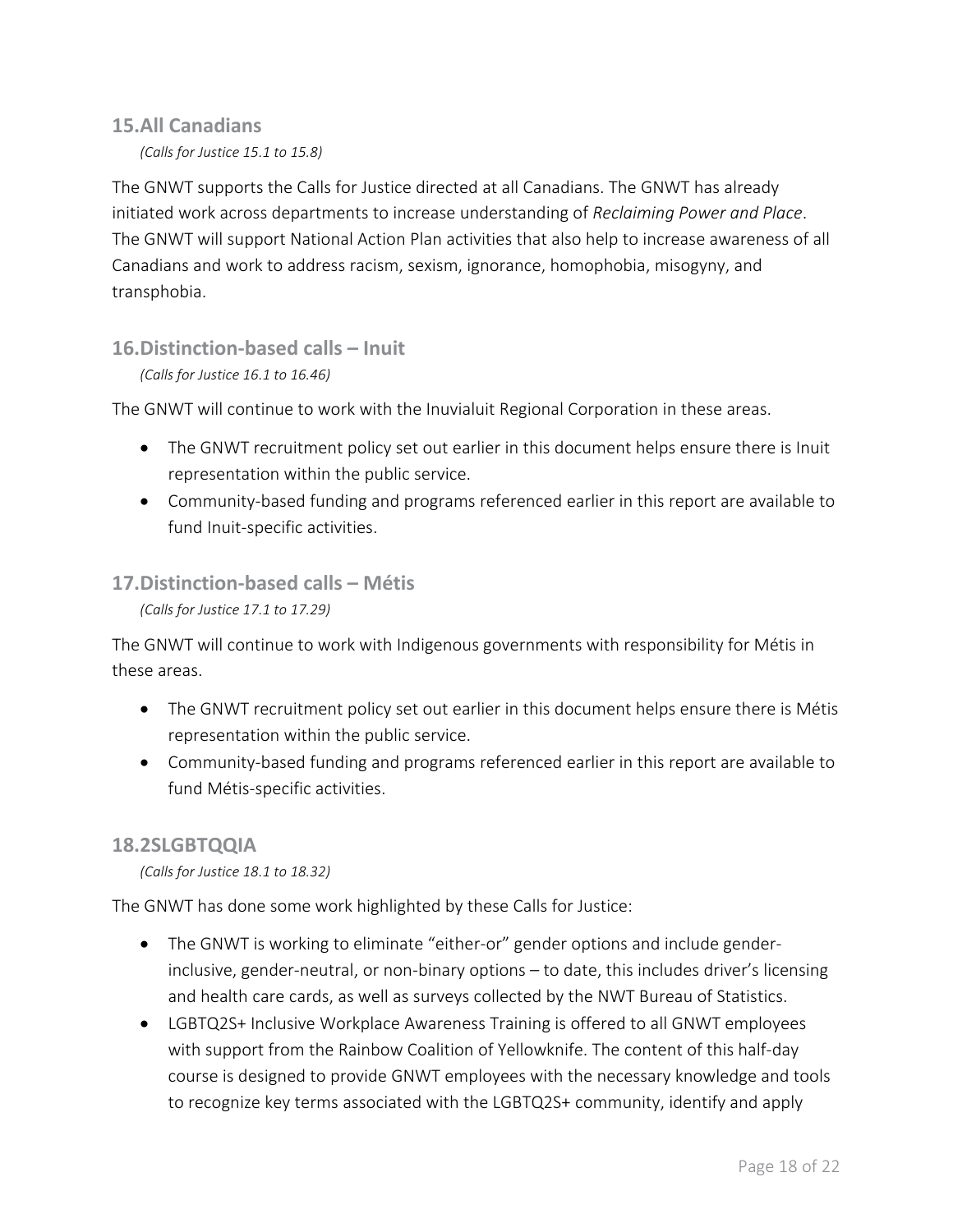respectful behaviour and to support co-workers and clients within the LGBTQ2S+ community. By the end of this training, participants will be able to:

1) Gain a basic understanding of key terms within the LGBTQ2S+ community; identify the barriers and unique challenges that LGBTQ2S+ employees may experience in the workplace; and

2) Take action in creating and supporting a healthy, inclusive workplace.

• Guidelines for ensuring LGBTQ2S+ Safety and Inclusion in NWT schools have recently been developed in partnership with the Rainbow Coalition of Yellowknife and will be implemented in all NWT schools in the 2019-20 school year.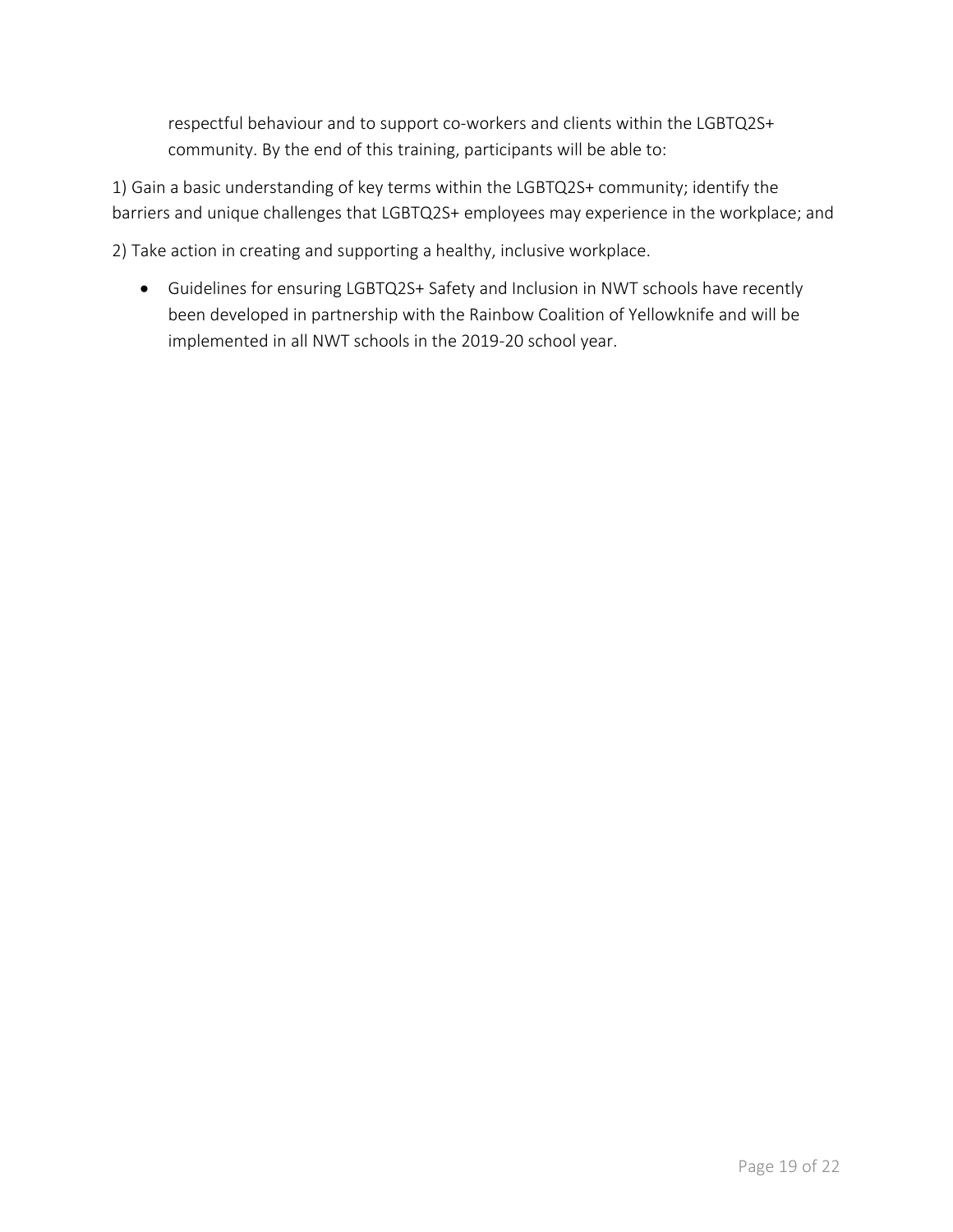# **WHERE THERE IS MORE TO BE CONSIDERED**

There are a number of areas where there is more to be considered by the GNWT, usually because significant further discussion and decision would be required so that a new commitment can be made by our government, in order to support specific Calls for Justice. For the consideration of NWT residents and leaders, key areas for further contemplation are set out below:

### <span id="page-22-0"></span>**1. Accepting and Acting on Human Rights Instruments and Recommendations**

The Legislative Assembly of the Northwest Territories accepted in principle the United Nations Declaration on the Rights of Indigenous Peoples (UNDRIP) over a decade ago, but interpretation of UNDRIP differs among governments and organizations. Other instruments, such as the Convention on the Elimination of All Forms of Discrimination Against Women (CEDAW) and United National Convention on the Rights of the Child (UNCRC) have already been agreed to by the federal government and include regular reporting from the GNWT. The interpretation of human rights instruments and recommendations overall should be carefully considered.

### <span id="page-22-1"></span>**2. Engaging Indigenous governments and people, and**

**considering distinction-based needs and approaches** The GNWT approach, context, and history for ensuring Indigenous perspective exists in programs and services is different than the approach of most other provinces and territories. Indigenous people form a larger part of the public service than in most governments in southern Canada and a large majority of ministerial portfolio holders are often of Indigenous descent. Programs and services have been developed in an integrated way, not through a reserve-based system. Distinctions between Dene, Métis and Inuit services exist in some places – but the reality also is that fairly small communities also serve all three of these groups, as well as non-Indigenous populations. Ensuring services are culturally appropriate is essential. Offering completely different streams of service through the GNWT has not been contemplated, though in many cases within the Calls for Justice the areas of focus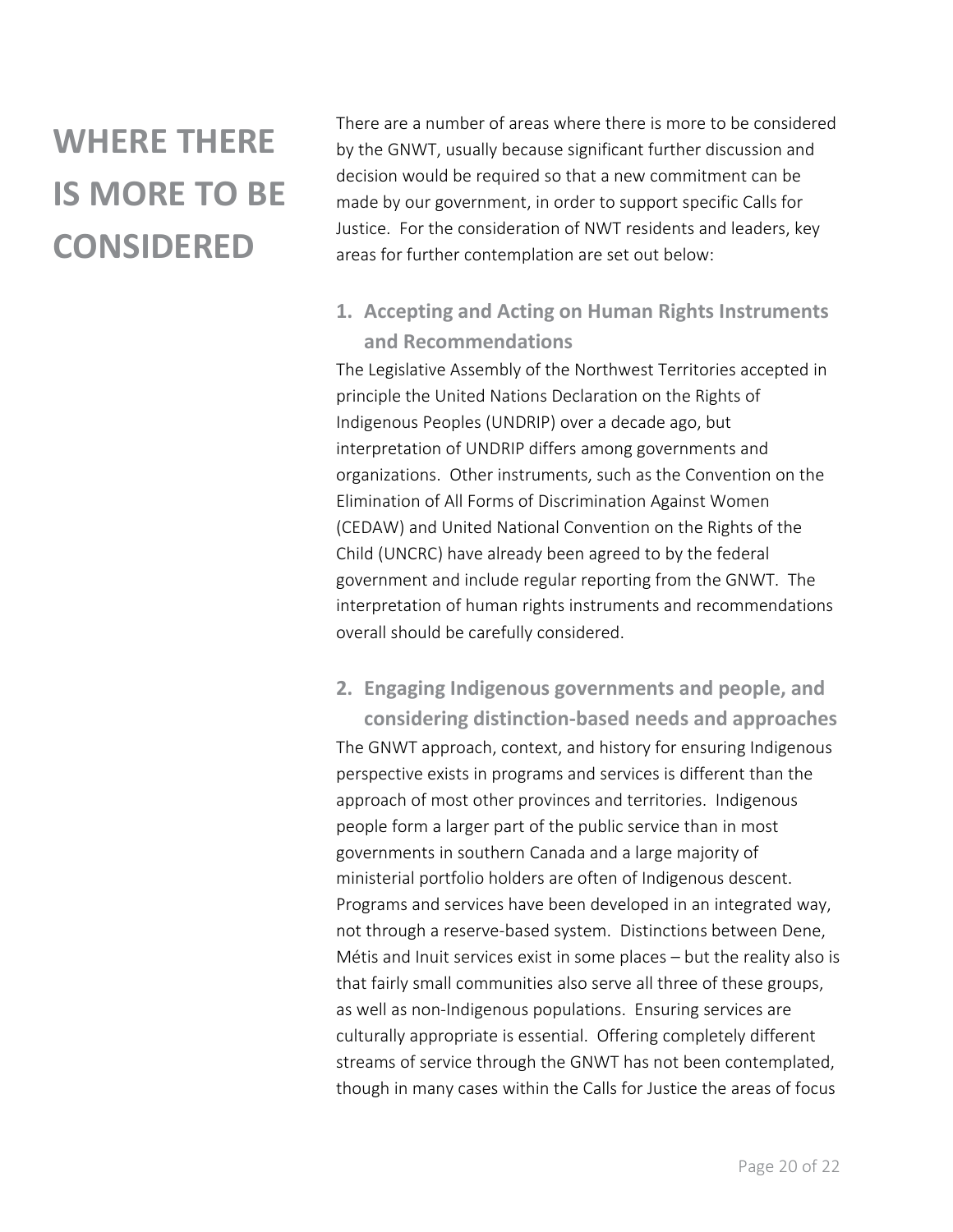would be covered by self-government agreements with Indigenous governments. Selfgovernment is perhaps the ultimate way to ensure programs and services are distinction-based.

#### <span id="page-23-0"></span>**3. Improving Gender and Cultural Lenses**

Many of the Calls for Justice describe work that our government does, but without formalized consideration of gender, particularly the 2SLGBTQQIA lens, or sometimes without formalized consideration of both gender and Indigenous distinction. *Reclaiming Power and Place* has helped to initiate that discussion.

### <span id="page-23-1"></span>**4. Resources and Challenges to Governing Small and Remote Populations**

The greatest challenge by far in responding to the Calls for Justice will be finding the resources and capacity to move them forward. This is particularly true for small and remote populations. Often the Calls for Justice ask for actions to be differentiated for Métis or Inuit populations, or for 2SLGBTQQIA populations. While this may be a reasonable solution in larger centres, the approach becomes more problematic in smaller communities. The GNWT already faces service delivery challenges. Finding innovative solutions that respect differences, although critical, represents another challenge.

Collecting statistics in areas with small populations can be difficult, particularly when balancing privacy with reporting results. This does not mean that this work and these distinctions are not important, but conversations about innovation, collaboration, and capacity are required to move towards the expectations worded in the Calls for Justice.